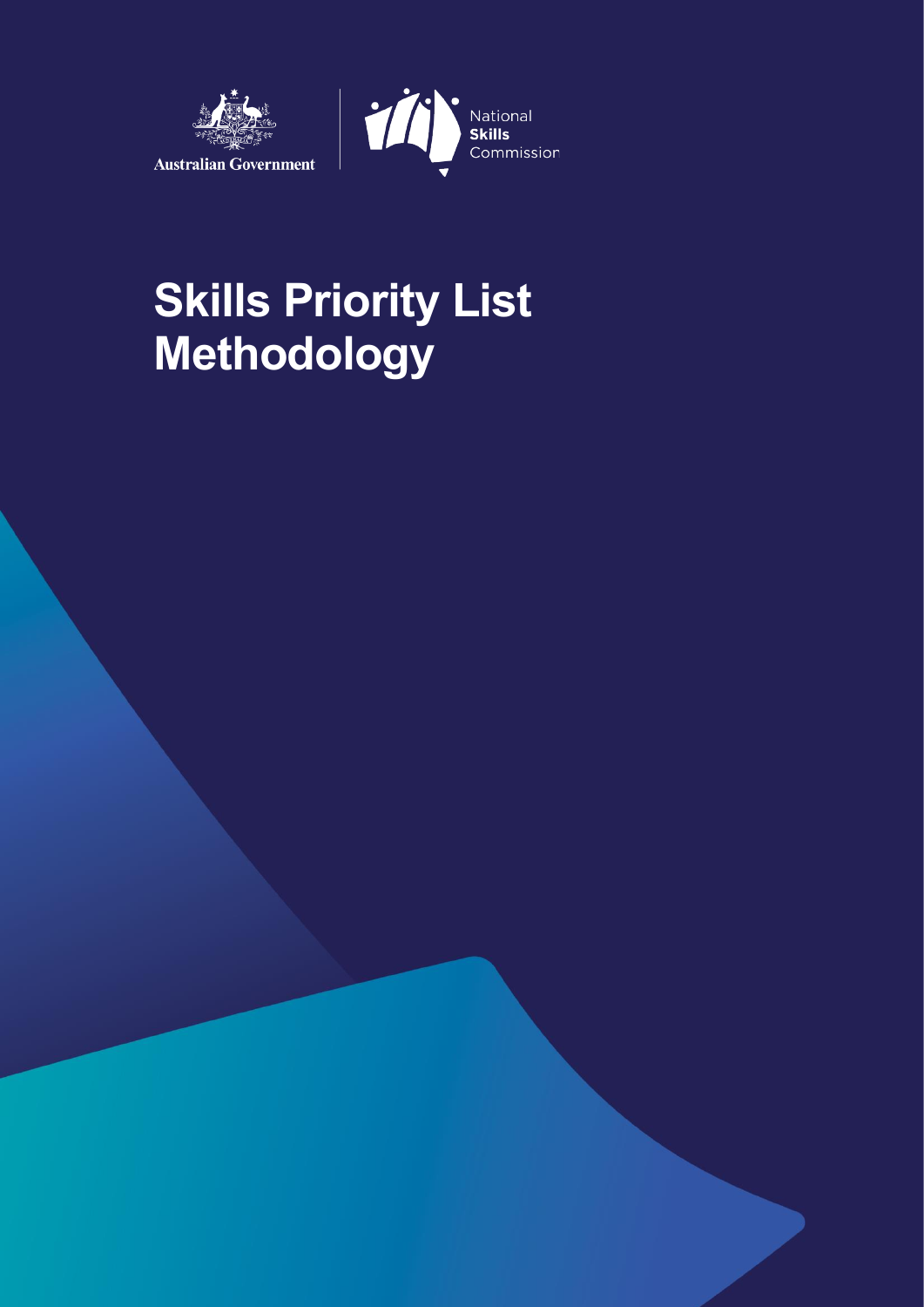ISBN

978-1-76114-136-2 [PDF] 978-1-76114-137-9 [DOCX]



With the exception of the Commonwealth Coat of Arms, the Department's logo, any material protected by a trade mark and where otherwise noted all material presented in this document is provided under a [Creative Commons Attribution 4.0 Australia](https://creativecommons.org/licenses/by/4.0/) licence. The details of the relevant licence conditions are available on the Creative Commons website (accessible using the links provided) as is the full legal code for the CC BY 4.0 AU [licence.](https://creativecommons.org/licenses/by/4.0/legalcode)

The document must be attributed as the *Skills Priority List Methodology*.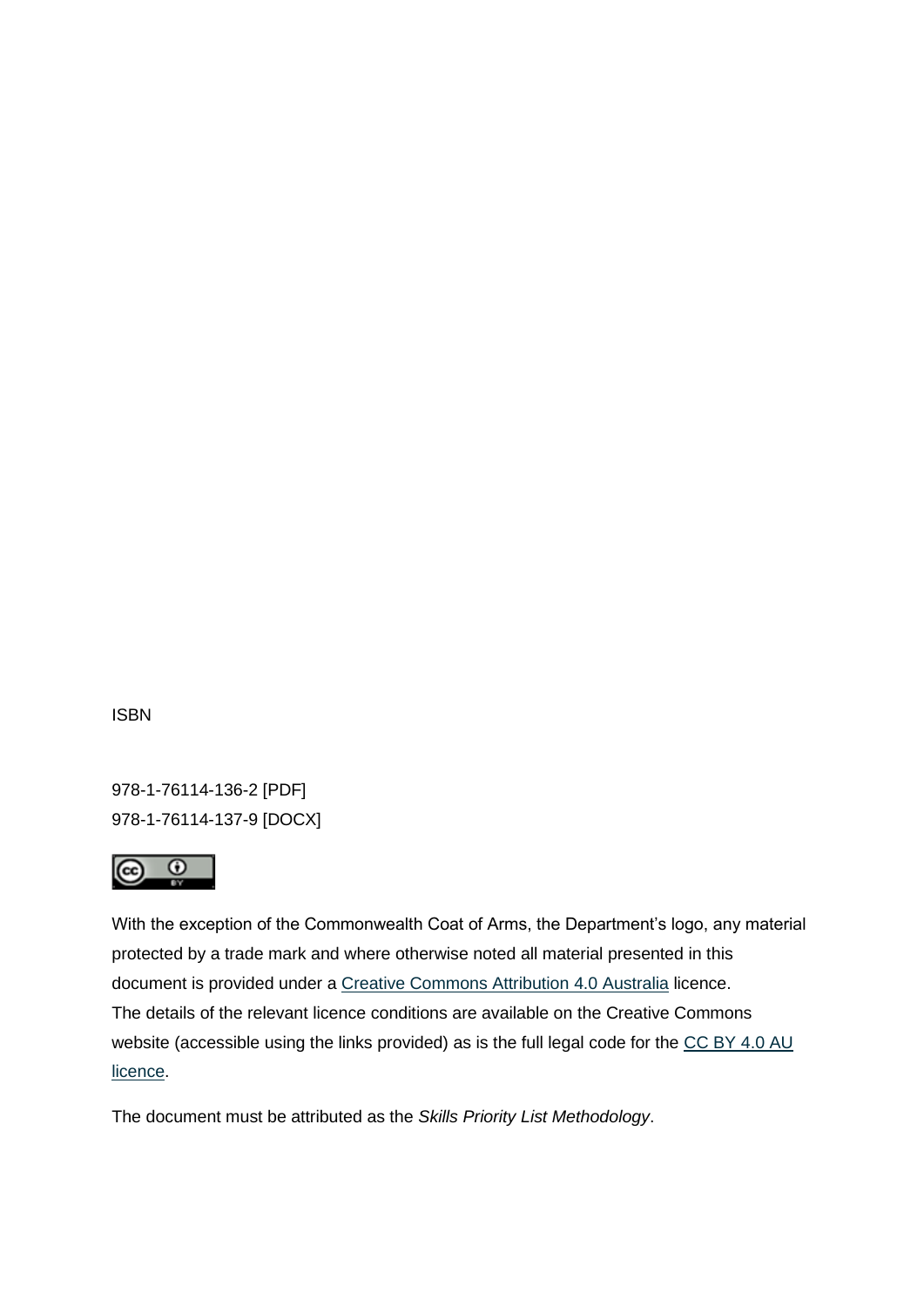# **Contents**

| 1. |                                                                 |  |
|----|-----------------------------------------------------------------|--|
|    |                                                                 |  |
|    |                                                                 |  |
|    |                                                                 |  |
| 2. |                                                                 |  |
|    |                                                                 |  |
|    |                                                                 |  |
|    |                                                                 |  |
|    |                                                                 |  |
|    | 2.2 Survey of Employers who have Recently Advertised (SERA)  12 |  |
|    |                                                                 |  |
|    |                                                                 |  |
|    |                                                                 |  |
|    |                                                                 |  |
|    |                                                                 |  |
|    |                                                                 |  |
|    |                                                                 |  |
|    |                                                                 |  |
|    |                                                                 |  |
|    |                                                                 |  |
| 3. |                                                                 |  |
|    |                                                                 |  |
|    |                                                                 |  |
|    |                                                                 |  |
| 4. |                                                                 |  |
|    |                                                                 |  |
|    |                                                                 |  |
|    |                                                                 |  |
|    |                                                                 |  |
|    |                                                                 |  |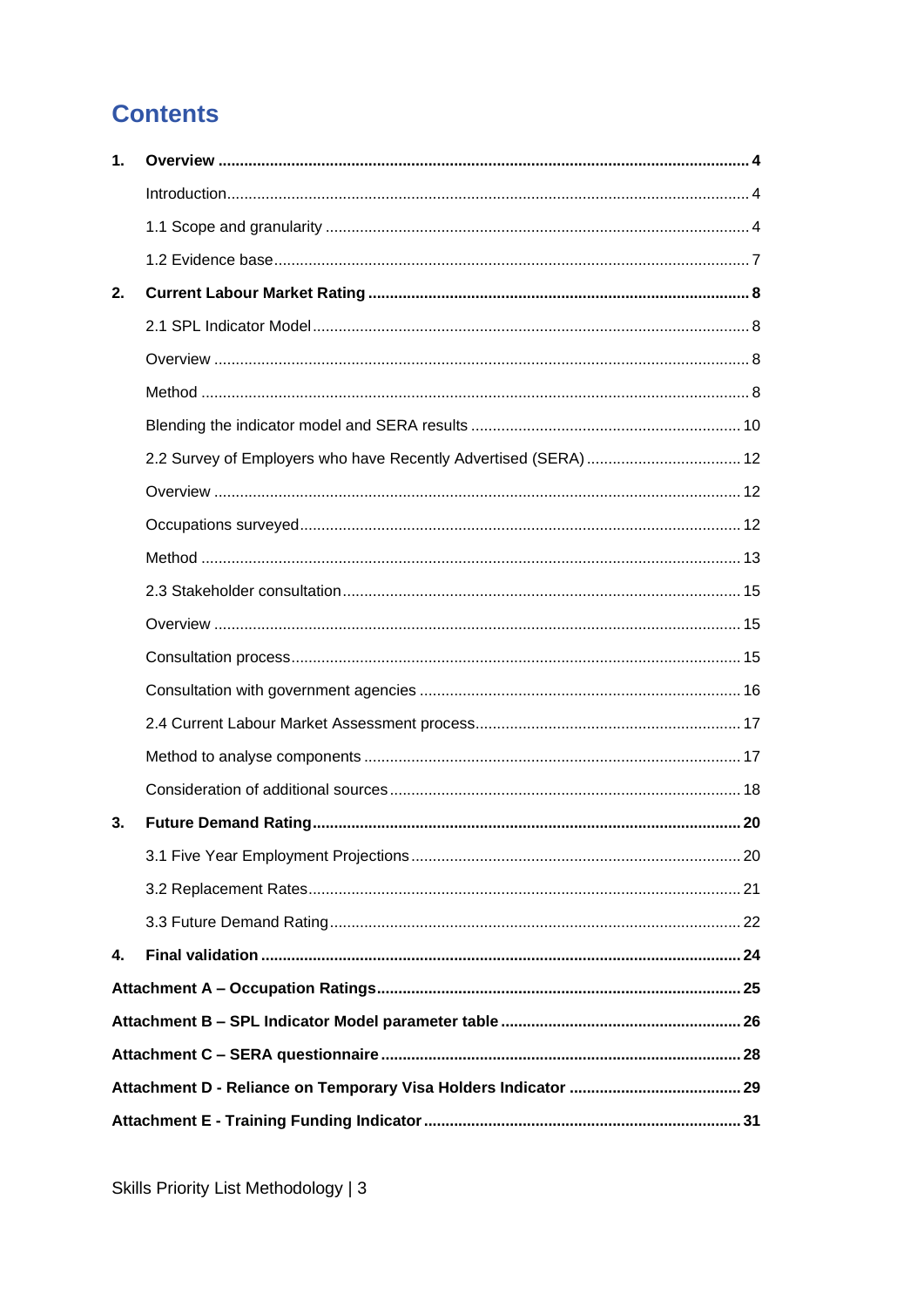# <span id="page-3-0"></span>**1. Overview**

#### <span id="page-3-1"></span>**Introduction**

The National Skills Commission (NSC) has responsibility for providing trusted and independent intelligence on Australia's labour market. A key deliverable for the NSC in this role is the Skills Priority List (SPL).

The SPL provides a detailed view of shortages as well as the future demand for occupations across Australia. This list provides the backbone piece of labour market analysis on occupations that will be a key input to a range of Australian Government policy initiatives, including targeting of skilled migration, apprenticeship incentives and training funding. Noting that each of these measures will also need to consider other inputs relevant to their specific policy needs.

Providing a single source of advice on occupations creates a direct line of input for stakeholders and ensures greater consistency and better targeting of resources across the various policy responses implemented by government.

This methodology will be revised and updated where required as further data sources and information become available. This will ensure the methodology continues to provide the most accurate assessment of occupations possible.

The SPL is reviewed and updated annually and will be published on the NSC website along with any additional reports developed from the analysis of occupations.

## <span id="page-3-2"></span>1.1 Scope and granularity

Occupations considered in scope for the SPL are:

- Defined in the Australian and New Zealand Standard Classification of Occupations (ANZSCO) as Skill Level 1 - 4 occupations at the six-digit level, excluding occupations 'not further defined' or 'not elsewhere classified'<sup>1</sup> .
- $\bullet$  Occupations with an open and contestable labour market<sup>2</sup>.

<sup>1</sup> 'Nfd' is used when a respondent has not provided adequate information for the response to be put into a category at the most detailed level, while 'Nec' allows occupations which do not fit into a suitable category in the classification to still be included.

Skills Priority List Methodology | 4 <sup>2</sup> For example, defence force roles will not be covered as recruitment is mainly conducted internally. In some cases, stakeholder insight or external data may be available for closed labour markets, and in these cases an assessment of the occupation may be possible.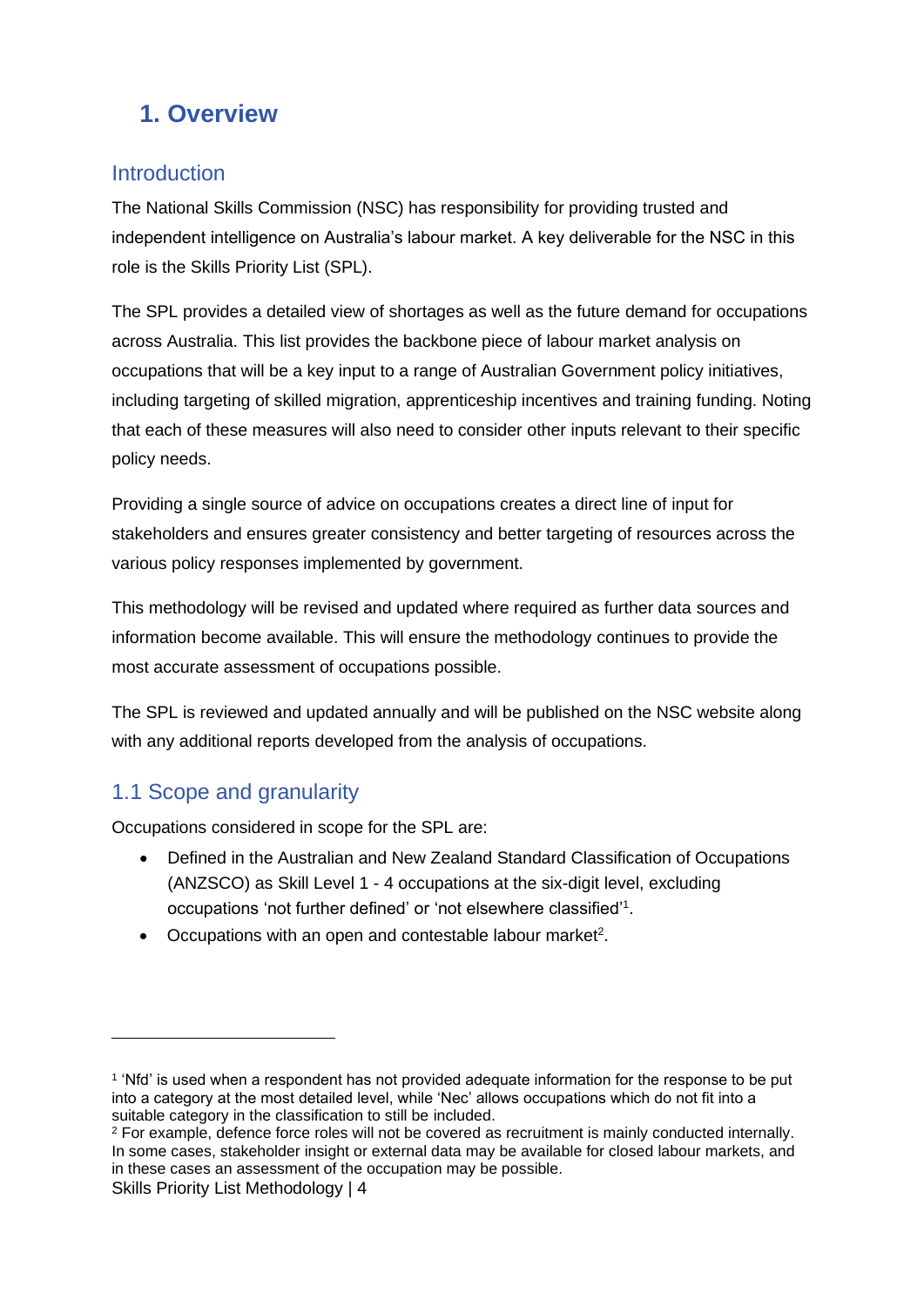Occupational assessments are made at a national level, and state and territory level, where the data supports a robust assessment. Where there is evidence suggesting variation between metropolitan and regional locations this is reflected in the assessment.

While data and stakeholder input on Skill Level 5 occupations are gathered by the NSC during the SPL assessment process, these occupations are not considered in-scope. This is due to these occupations having fewer barriers to entry and, unlike other in-scope occupations, they generally do not require significant post-school education and training.

The Australian Bureau of Statistics defines Skill Level 5 occupations as having:

*'a level of skill commensurate with…AQF Certificate I or compulsory secondary education. For some occupations a short period of on-the-job training may be required in addition to or instead of the formal qualification. In some instances, no formal qualification or on-the-job training may be required'.*

#### **Shortage definition**

A key component of the SPL is the assessment of occupational shortages. An occupation is considered to be in shortage when employers are unable to fill or have considerable difficulty filling vacancies for an occupation or cannot meet significant specialised skill needs within that occupation, at current levels of remuneration and conditions of employment, and in reasonably accessible locations.

Based on this definition, the primary measure of an occupational shortage is the ability of employers to fill vacancies, i.e. the vacancy fill rate.

#### **SPL Categories**

Taking account of all available information, a current labour market rating is determined for each occupation. Ratings are provided nationally, and for each state and territory. Where there is evidence suggesting variation between metropolitan and regional locations this is reflected in the rating. A full list and detailed explanation of the ratings are available at Attachment A.

In addition, each occupation will be given an indicative future demand rating (strong, moderate or soft) to indicate the likely demand for the occupation over the coming five year period. For the first iteration of the SPL, the future demand rating will only be available nationally.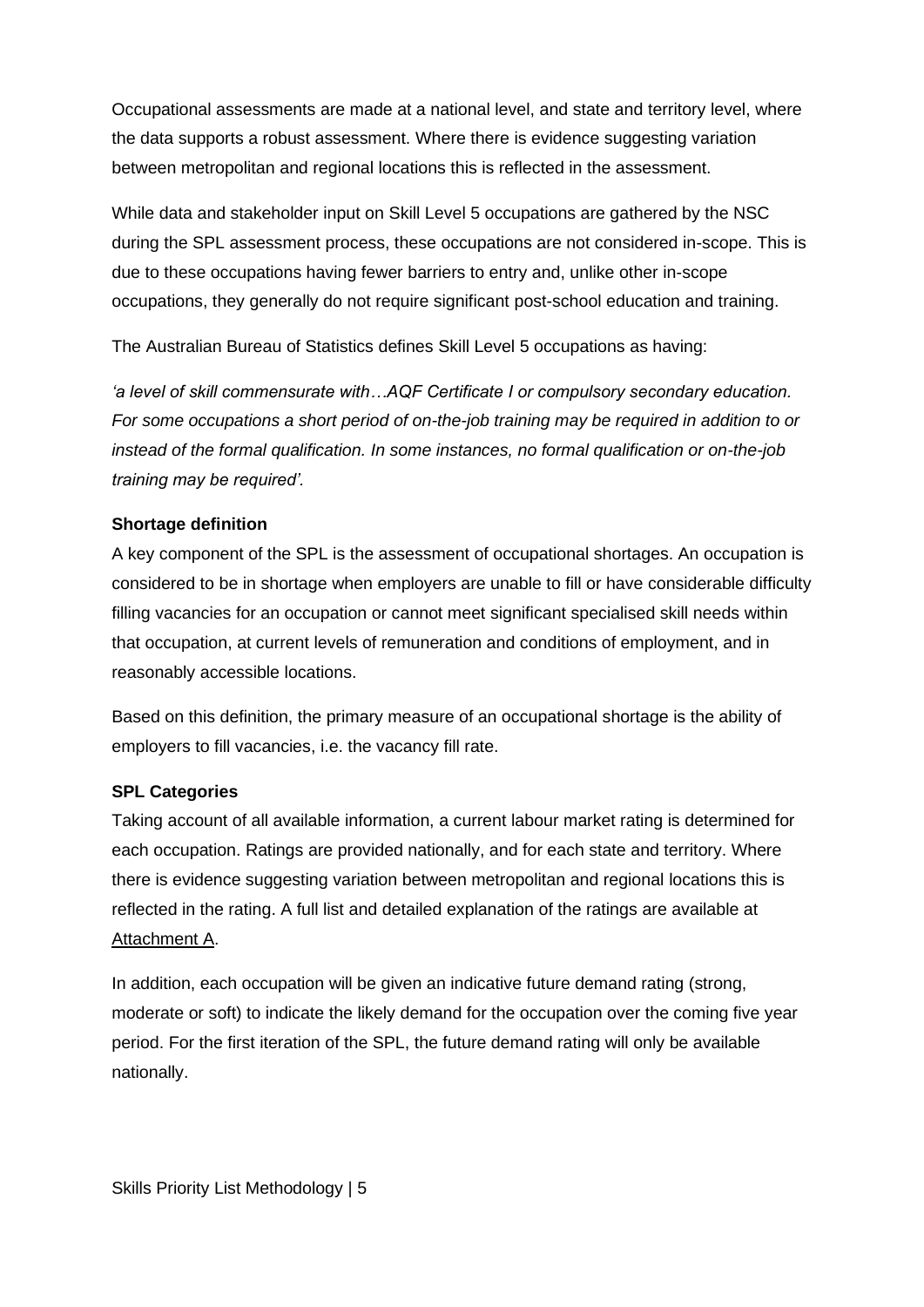Using these two components, each occupation assessed will be categorised into one of six categories.

| <b>SPL categories</b>    |                                         |                                |  |
|--------------------------|-----------------------------------------|--------------------------------|--|
|                          | <b>Current Labour Market Assessment</b> | <b>Future Demand Indicator</b> |  |
|                          | Shortage                                | Strong future demand           |  |
| $\mathcal{P}$            | Shortage                                | Moderate future demand         |  |
| 3                        | Shortage                                | Soft future demand             |  |
| $\overline{\mathcal{A}}$ | No Shortage                             | Strong future demand           |  |
| $\overline{5}$           | No Shortage                             | Moderate future demand         |  |
| 6                        | No Shortage                             | Soft future demand             |  |

<span id="page-5-0"></span>All occupations will be allocated to one of these categories but will not be further ranked. Occupations rated as either Metropolitan or Regional Shortage will be clearly identified and included in the Shortage category.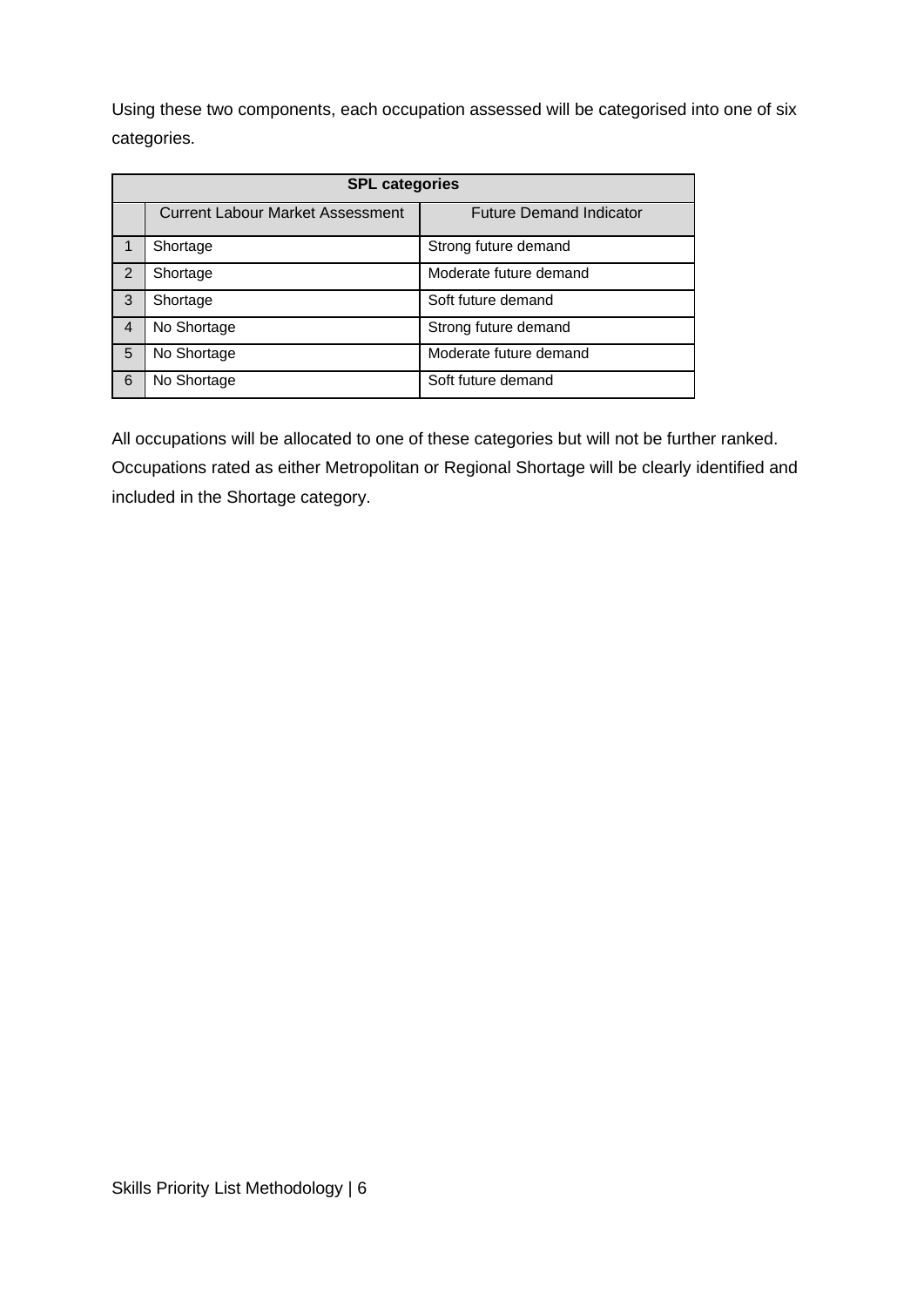## 1.2 Evidence base

#### **Current Labour Market Rating**

Evidence informing the composition of the current labour market rating for the SPL encompasses:

- SPL Indicator Model
- Survey of Employers who have Recently Advertised (SERA)
- Peak/Representative body input
- Federal and state/territory government input
- Other available data/evidence.

#### **Future Demand Rating**

Evidence informing the composition of the indicative future demand rating for the SPL

encompasses:

- Five year Employment Projections
- Replacement rates data
- Peak/Representative body input
- Federal and state/territory government input
- Other available data/evidence.

Further information on each of these elements is detailed in the relevant sections below.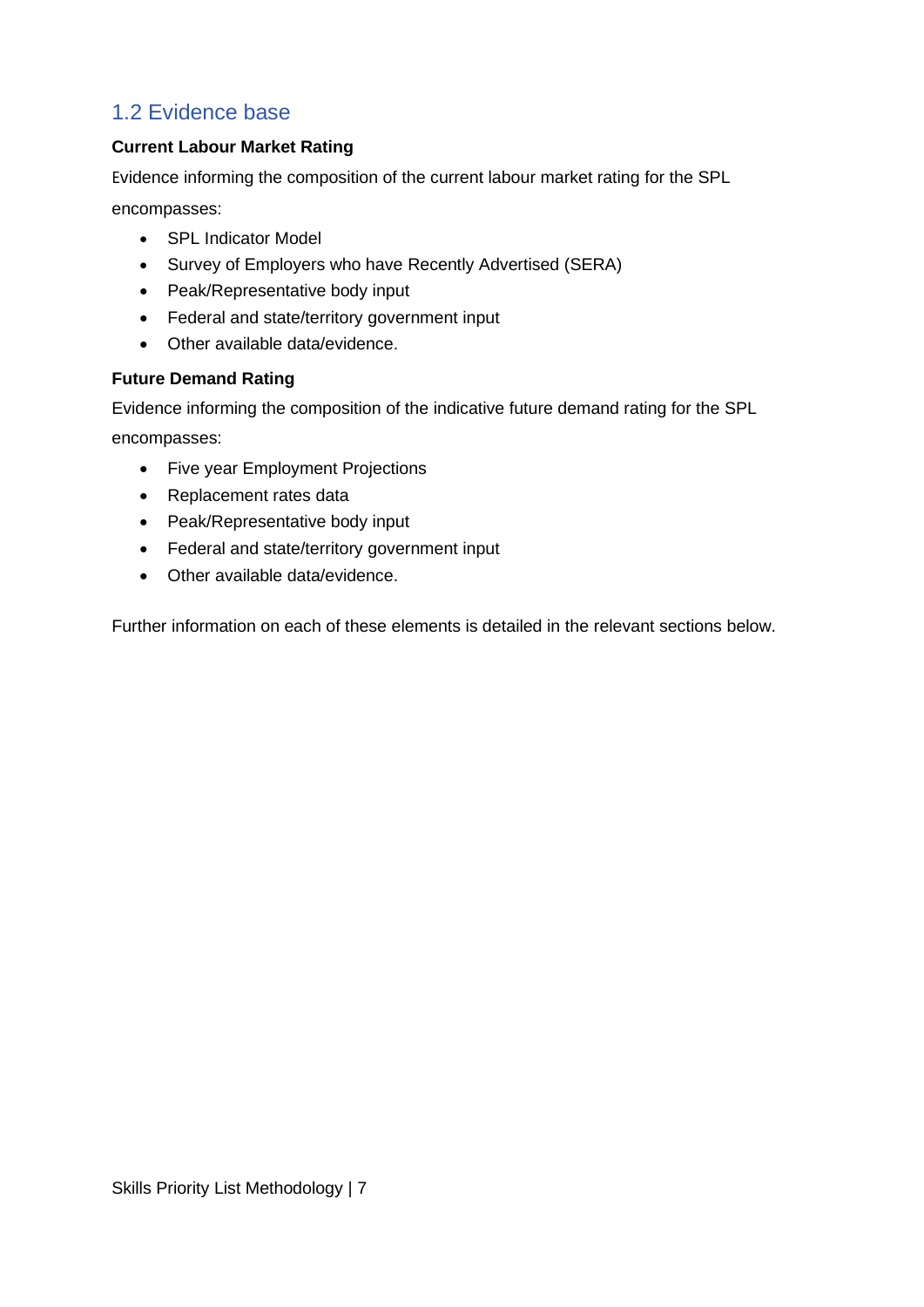# <span id="page-7-0"></span>**2. Current Labour Market Rating**

## <span id="page-7-1"></span>2.1 SPL Indicator Model

#### <span id="page-7-2"></span>**Overview**

The SPL Indicator Model has been developed by the NSC to assist in the assessment of the current labour market for around 800 occupations at the ANZSCO six-digit level. It provides a valuable link to, and extension of, the targeted long-standing research undertaken on skill shortages, the Survey of Employers who have Recently Advertised (SERA).

The SERA employer survey undertaken by the NSC is unique as it can be taken as an estimate of current skill shortages and can be used as a direct measure of whether there is adequate supply to meet demand. The SERA provides a mechanism for testing the validity of secondary labour market indicators, and a way to sensibly combine them. If an indicator is predictive of SERA results, then it can be incorporated into a skills model directly.

By using SERA results as the benchmark for an occupation shortage, a robust model was produced that targets an explicit measure (the vacancy fill rate – that is, the percentage of employers who are able to fill vacancies for a particular occupation over the 12 month research period). It also allows precision about the expected accuracy of the indicator model and the relative strength of different variables in the model. The model produces an estimated fill rate, along with the level of certainty around the estimate, for all in-scope occupations at both the national and state and territory levels (where sufficient data are available). Lower fill rates imply a tighter labour market for that occupation and therefore more likelihood that the occupation will be in shortage.

The model will be developed and tested further as additional or improved data sets become available. For example, the NSC will consider labour market nowcasting inputs or other additional data where available and relevant.

#### <span id="page-7-3"></span>Method

The SPL Indicator Model is a binomial regression model<sup>3</sup> that predicts vacancy fill rates.

In the development of the model, many labour market indicators (around 190 variables overall) were tested to see if they were predictive of vacancy fill rates. Indicators were

Skills Priority List Methodology | 8 <sup>3</sup> Binomial regression models are used to predict the likelihood of particular events (i.e. whether a job vacancy will be filled), using a range of explanatory variables/indicators.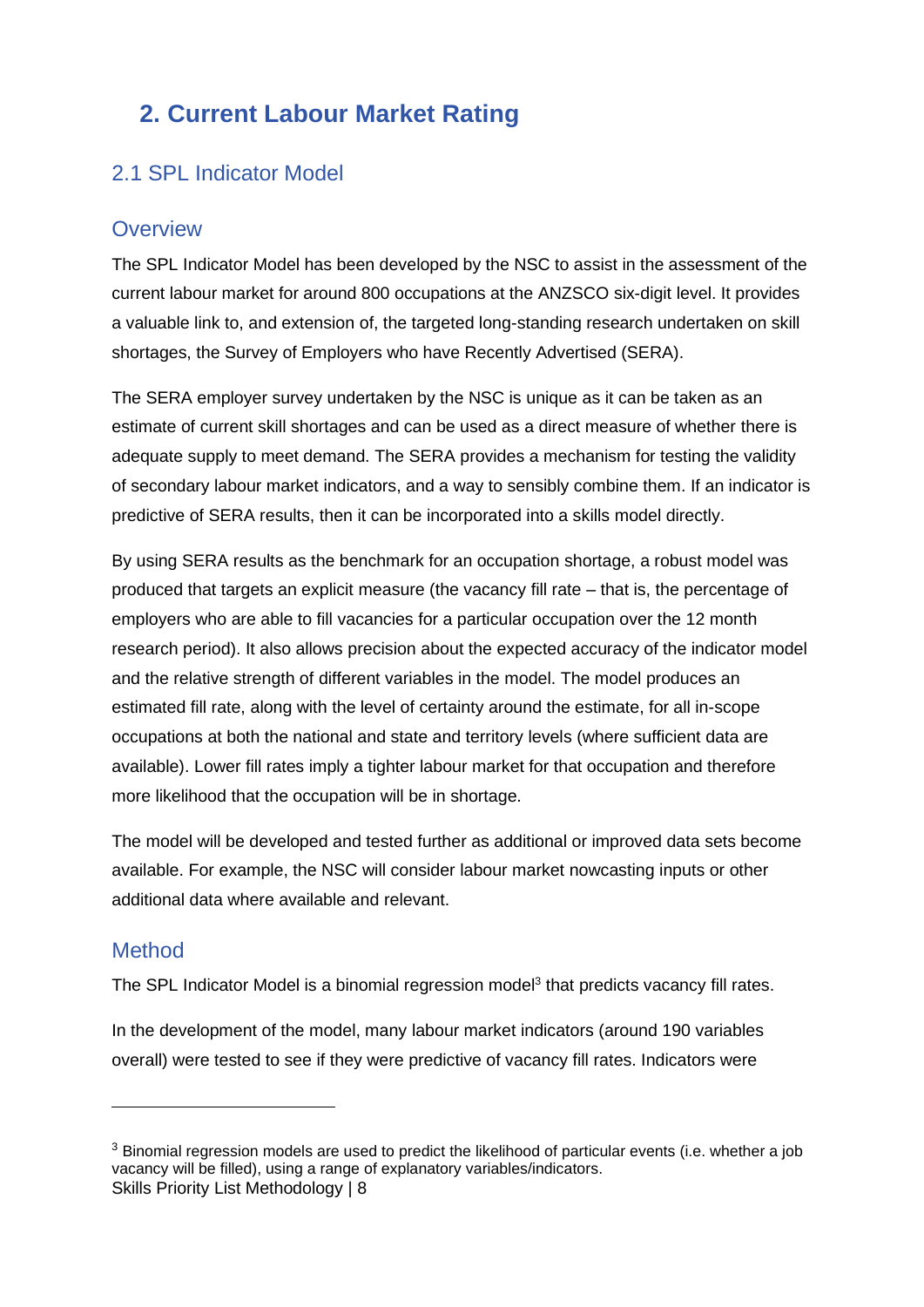predominantly chosen for testing based on theoretical justifications and existing literature and research. A decision tree based machine learning algorithm was applied to create a shortlist of labour market indicators that were most predictive of vacancy fill rates. This shortlist was used as the basis to determine the indicators that were included in the model. Through further testing, several indicators that were generally found to be predictive of fill rates in isolation but were correlated with other indicators in the model were excluded. The final list of indicators used in the model are those that are predictive of vacancy fill rates, with an interpretable modelled relationship<sup>4</sup> with fill rates, that contribute most to improvement in model performance.

The SPL Indicator Model uses the following variables to estimate the vacancy fill rate:

- Change in the number of average weeks spent looking for work for unemployed person - An increase in the average number of weeks seeking work relative to the last 3 years is associated with higher fill rates.
- Internet Vacancy Index (IVI) Occupations with a relatively large number of vacancies have lower fill rates. Additionally, occupations with a growing number of vacancies tend to have lower fill rates.
- Employment numbers Smaller occupations tend to have lower fill rates. Additionally, occupations that are growing tend to have lower fill rates.
- Unemployment rates Occupations where unemployment rates have increased relative to a year ago tend to have higher fill rates.
- Change in average salaries Occupations with rising salaries tend to have lower fill rates.
- Job qualification requirements Occupations that tend not to require at least a bachelor's degree or above tend to have lower fill rates.
- Visas granted relative to occupation size Occupations where the number of visas granted is large relative to the total number employed tend to have lower fill rates.
- Study diversity for occupation Occupations where employees come from a more diverse range of fields tend to have higher fill rates.

#### Further detail on the indicators used in the model is included at Attachment B.

Where indicators are available at lower geographical levels, a credibility approach<sup>5</sup> has been used. For example, the adopted state-level indicator is a weighted average of the state value and national value.

<sup>4</sup> Indicators used in the model have an intuitively understandable modelled relationship to fill rates. This allows for a degree of interpretability of the model results.

<sup>5</sup> Credibility theory provides a way of combining two estimates to form a more accurate and relevant estimate. It is generally used when one available estimate has a high level of uncertainty and the alternative is more certain but less relevant.

Skills Priority List Methodology | 9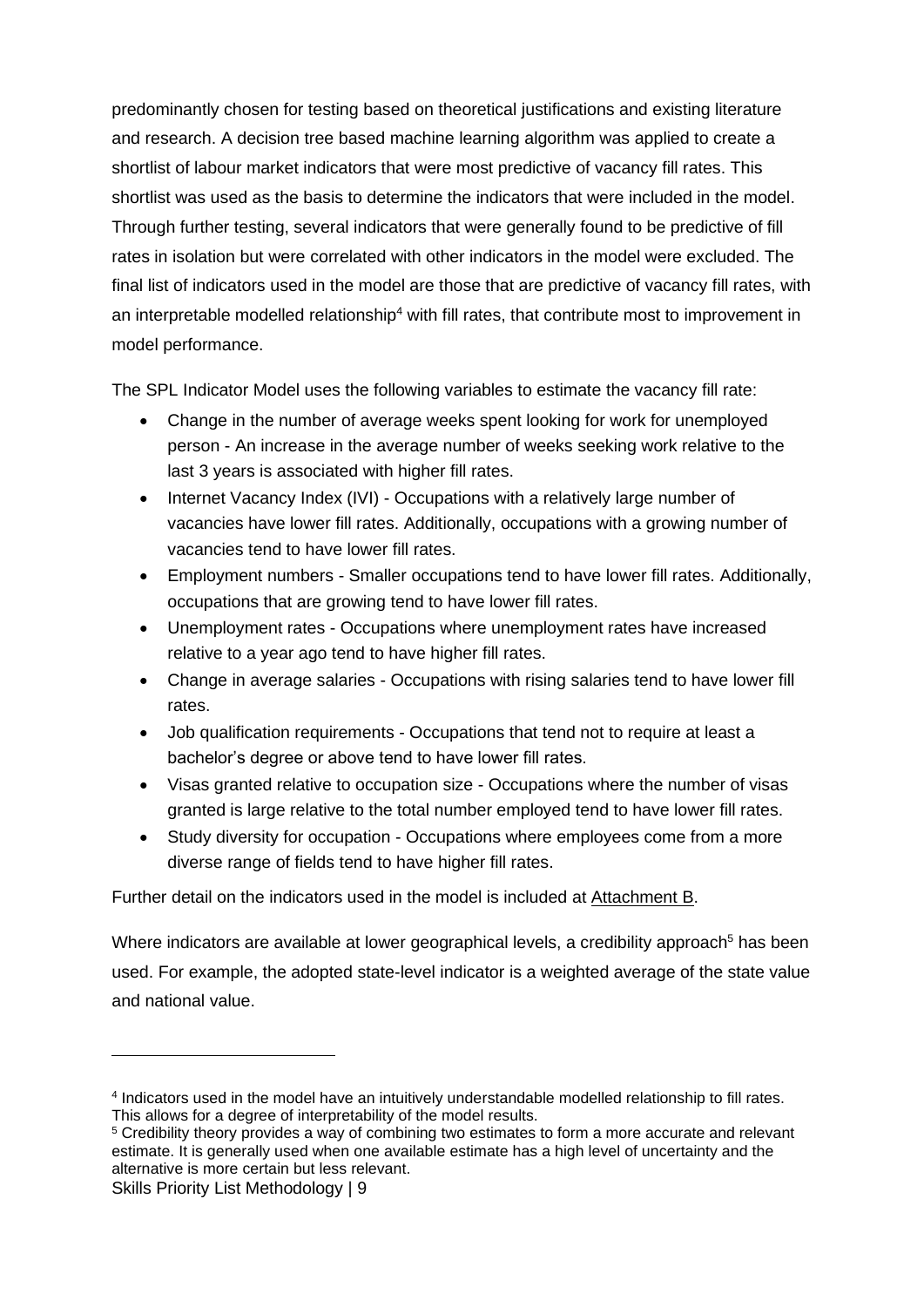Performance of the indicator model was tested by fitting the model using a random 70% of the modelling data and comparing model predictions for the remaining 30% ('test data') to what was observed. Figure 1 shows the range of predicted values from the indicator model for observations corresponding to historical SERA estimates. The chart orders predictions from low to high and divides into 20 equally-sized groups. It shows the 5% lowest-ranked occupations have a predicted fill rate of 43% and the highest 5% have a predicted rate of 83%, a significant spread. SERA results have then been overlaid to show the strong alignment with the models predicted results.





#### <span id="page-9-0"></span>Blending the indicator model and SERA results

Estimates of the fill rate for occupations are available from two sources:

- The indicator model, which is available for all occupations, but may not recognise occupation-specific factors that affect vacancies and how they get filled.
- The SERA results themselves, which directly measure the fill rate, but are available only for a subset of occupations. These results, however, may be subject to volatility if the sample size is small.
	- o The SERA results are currently available for 80 occupations. This coverage will be increased to 250 occupations annually from 1 July 2021.

Skills Priority List Methodology | 10 Where there is no SERA data available for an occupation, the fill rate estimate from the indicator model is used. For occupations where estimates are available from both the indicator model and the SERA results, the fill rates are combined to utilise the strengths of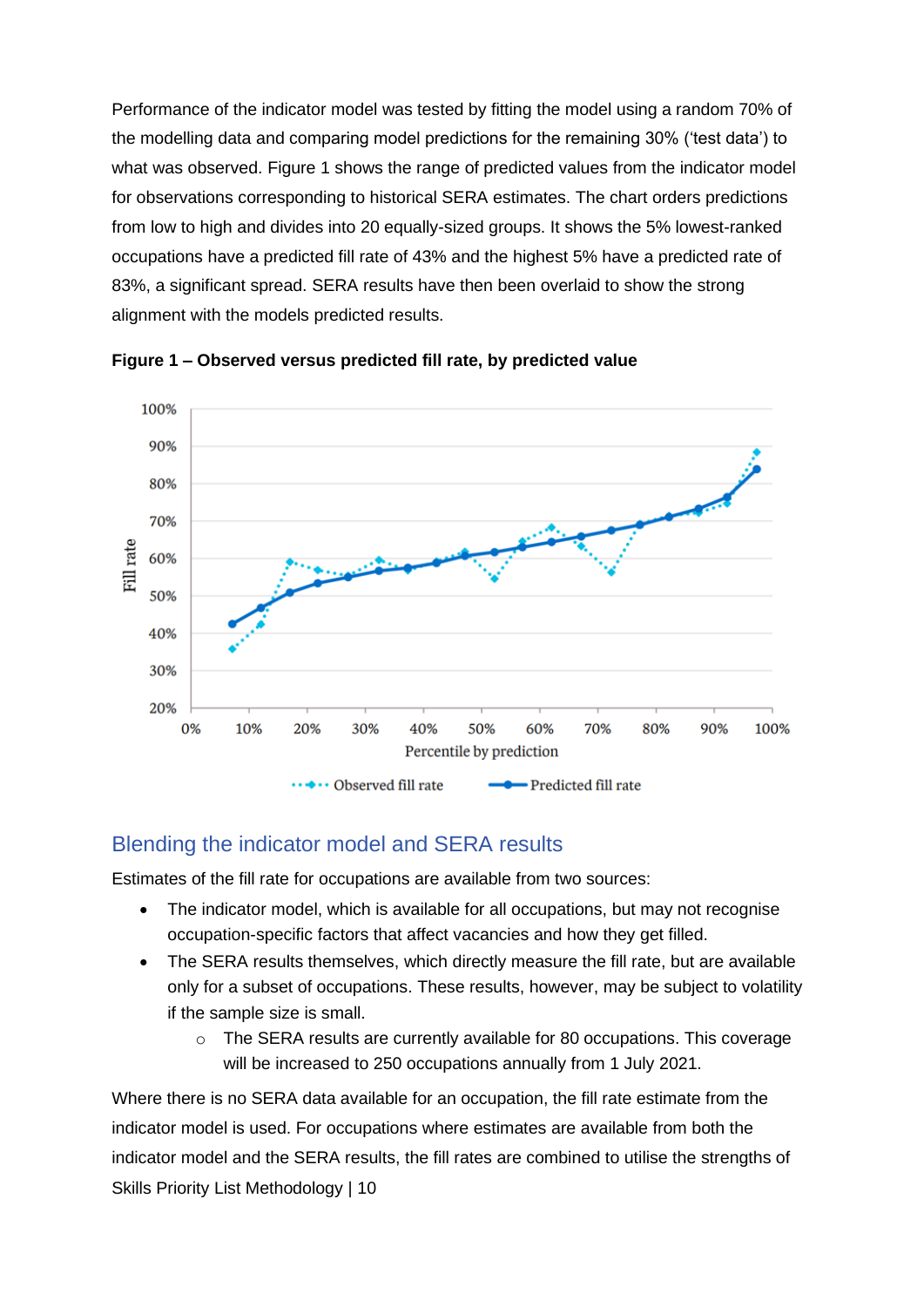both sources. To combine the two estimates, a blended indicator-SERA approach is used, effectively taking a weighted average between the two.

At the national level a 'running estimate' of SERA results has been developed for an occupation by taking a weighted average of the current year as well as the previous three years, allocating greater weight to more recent years. The indicator and SERA estimates are then blended using a credibility approach.

At the state and territory level, a similar approach is applied, except first a 'hybrid SERA' score is created, that mixes the national results and those at lower levels.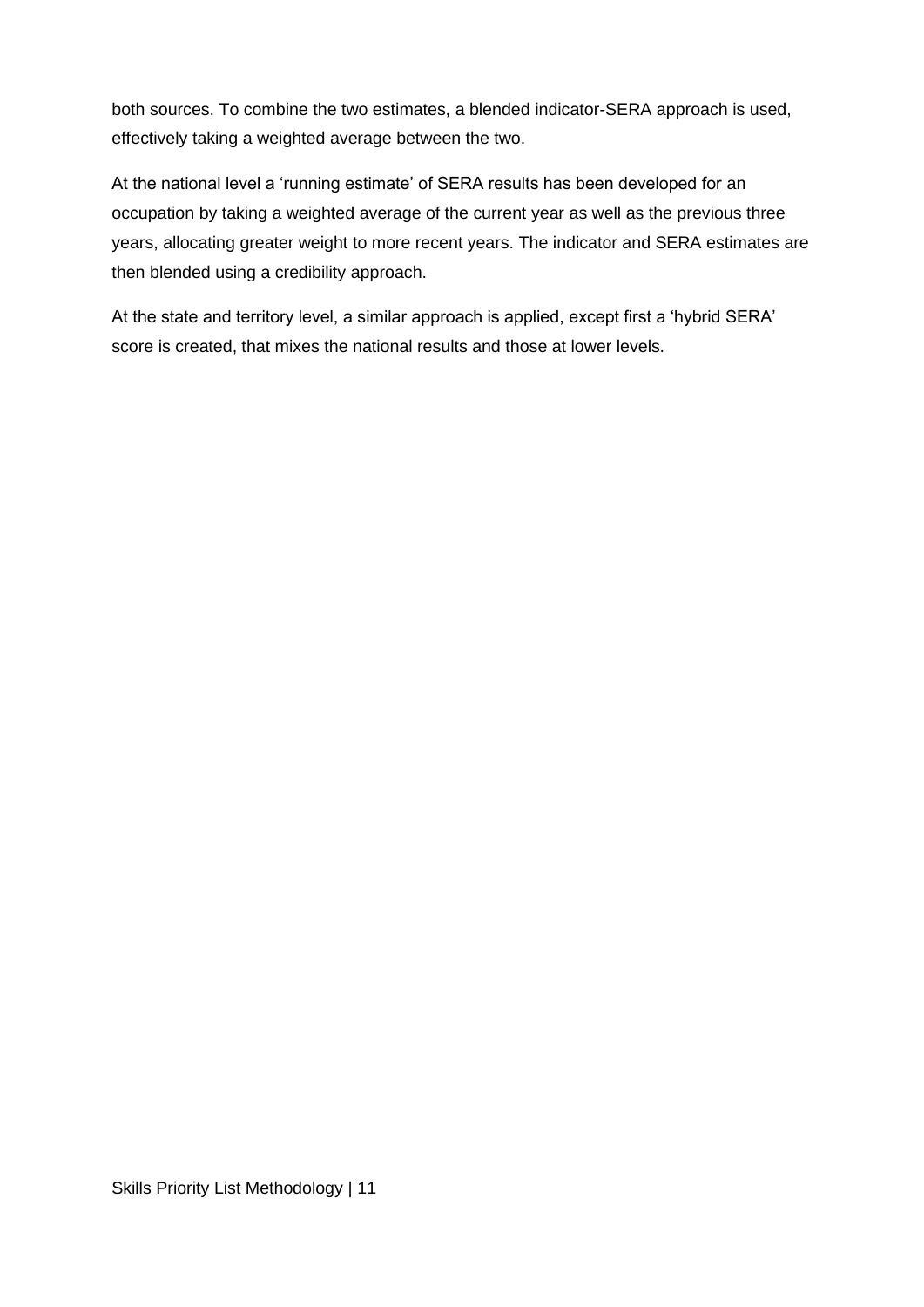## <span id="page-11-0"></span>2.2 Survey of Employers who have Recently Advertised (SERA)

#### <span id="page-11-1"></span>**Overview**

The SERA is designed for the specific purpose of assessing occupational shortages and provides a direct measure of the employer experience when recruiting. Data from the SERA is used to make confident labour market assessments that tend to be stable over time. Quantitative results from the SERA, primarily the fill rate, are input into the SPL Indicator Model used to assess shortages, while additional data from the survey (such as the number of suitable applicants per vacancy, or reasons vacancies were unfilled) are used as additional factors when making assessments for occupations.

The SERA is a telephone-based survey of employers who have advertised vacancies for selected occupations**.** These employers have had recent interactions with the labour market and are, therefore, able to provide information on current recruitment conditions and issues for selected occupations. The survey asks employers a range of questions regarding their recruitment experience for an advertised vacancy, collecting both quantitative and qualitative data.

- Examples of the quantitative data collected include the proportion of vacancies filled, and the number of applicants, qualified applicants, and suitable applicants.
- Qualitative questions are asked to identify key labour market issues, and include questions relating to reasons why vacancies are not filled, why applicants are considered unsuitable, and the impact of recruitment challenges on employers.

## <span id="page-11-2"></span>Occupations surveyed

The SERA is undertaken for selected occupations defined in ANZSCO and is generally conducted at the six-digit level of ANZSCO, although for some occupations several six-digit codes are combined to best represent a single labour market. The survey focuses on relatively large occupations (usually those with national employment of at least 1500 as at the most recent Census), with low instances of self-employment and with enough job advertisements available to conduct employer surveys. Most occupations surveyed require at least three years of post-school education and training and are generally Skill Level 1-3 occupations as described in ANZSCO. A subset of Skill Level 4 occupations is also surveyed as part of the program, to increase the breadth of the research. Skill Level 4 occupations that have a strong link to training are prioritised in the SERA research.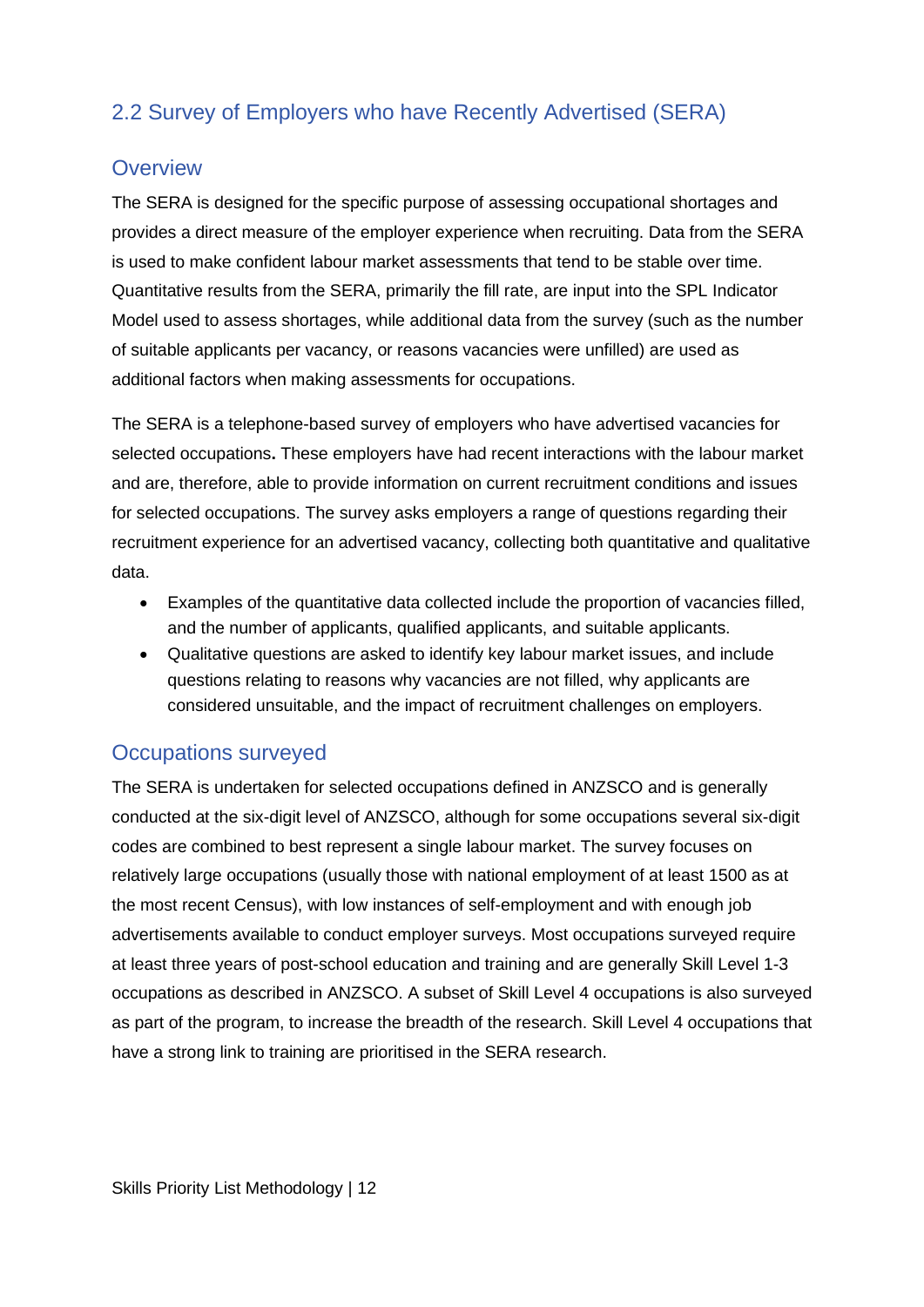#### <span id="page-12-0"></span>**Method**

Employers of selected occupations are surveyed through a structured, telephone-based survey. Employers are asked about their experiences recruiting for specific advertised vacancies for particular occupations (see Attachment C for the SERA questionnaire).

Surveyed vacancies must be for a specific position offered for paid work of 15 hours or more per week and at least three months' duration<sup>6</sup>. Advertisements for self-employment or partnerships are generally excluded. However, in industries where there is significant subcontracting (e.g. Construction), such positions may be included. Vacancies advertised by recruitment agencies are included in the SERA if they are for an actual vacancy with an employer rather than a general 'canvassing' advertisement.

Vacancies are surveyed across all states and territories. The sampling method used is a blended fixed and proportional approach, based on employment levels in the regions, to allow an accurate estimate for national fill rates, while still obtaining meaningful results at the state and territory level. Attempts are made to survey an appropriate number of employers from both metropolitan and regional areas. The proportion of vacancies outside metropolitan areas will depend on the state or territory's employment profile, as well as the profile for the particular occupations. The term metropolitan area refers to state and territory capital cities and regional refers to the rest of the state or territory.

In the 2020-21 financial year, SERA data was collected for 80 occupations and these data are used in the 2021 SPL assessments. Most occupations were Professionals (ANZSCO Major Group 2) and Technicians and Trades Workers (ANZSCO Major Group 3), although a small number of other occupations were also included.

From the start of the 2021-22 financial year, the coverage of the SERA has expanded to increase the robustness of the data available to make occupational assessments for the 2022 SPL and beyond. The expanded program includes around 250 occupations that are surveyed yearly with an intended sample size of 50 vacancies per year, per occupation. The method to determine which occupations are included in the research each year balances flexibility and consistency of research, with a core of around 200 occupations surveyed annually and the remaining occupations forming a flexible subset. The occupations to be included in the subset are chosen based on a number of factors, including results from the

Skills Priority List Methodology | 13 <sup>6</sup> The thresholds used are to ensure consistency with past approaches.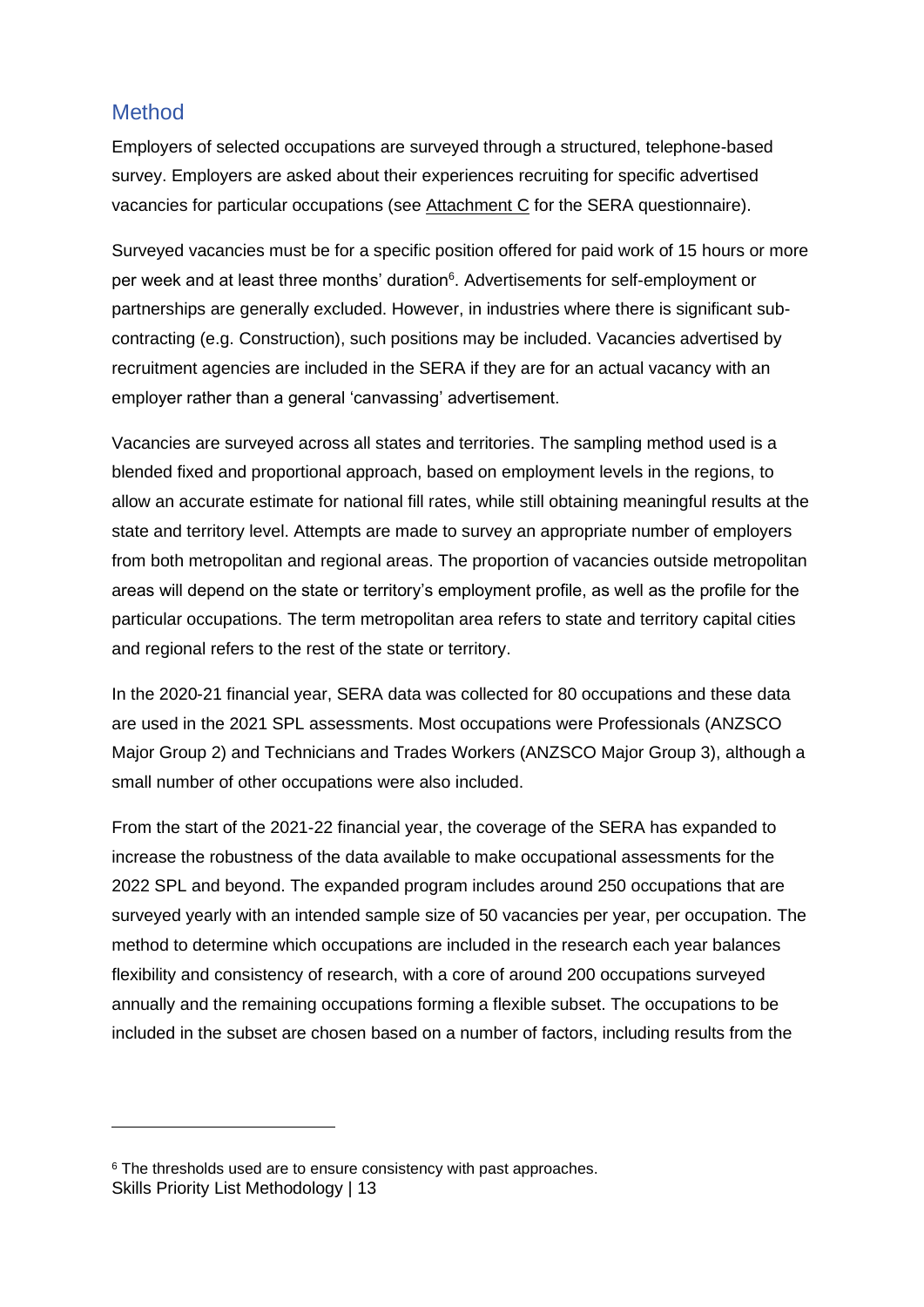indicator model, indications of change in the occupational labour market, and stakeholder interest in a particular occupation.

The occupations covered by the SERA are primarily Skill Level 1 – 3 occupations, as these occupations generally have longer lead times for training or greater required experience. A subset of Skill Level 4 occupations are also surveyed to increase the breadth and quality of the survey. Each year around 35 Skill Level 4 occupations are included in the SERA program. Skill Level 4 occupations that have a strong link to training, and that employ a large number of workers, are prioritised in the SERA research.

Employers are surveyed over the course of a year for all occupations, to reduce the impact of seasonal factors, and to ensure research can be drawn on at any point in time for an occupation. Generally, employers are contacted one to two months after advertising a vacancy.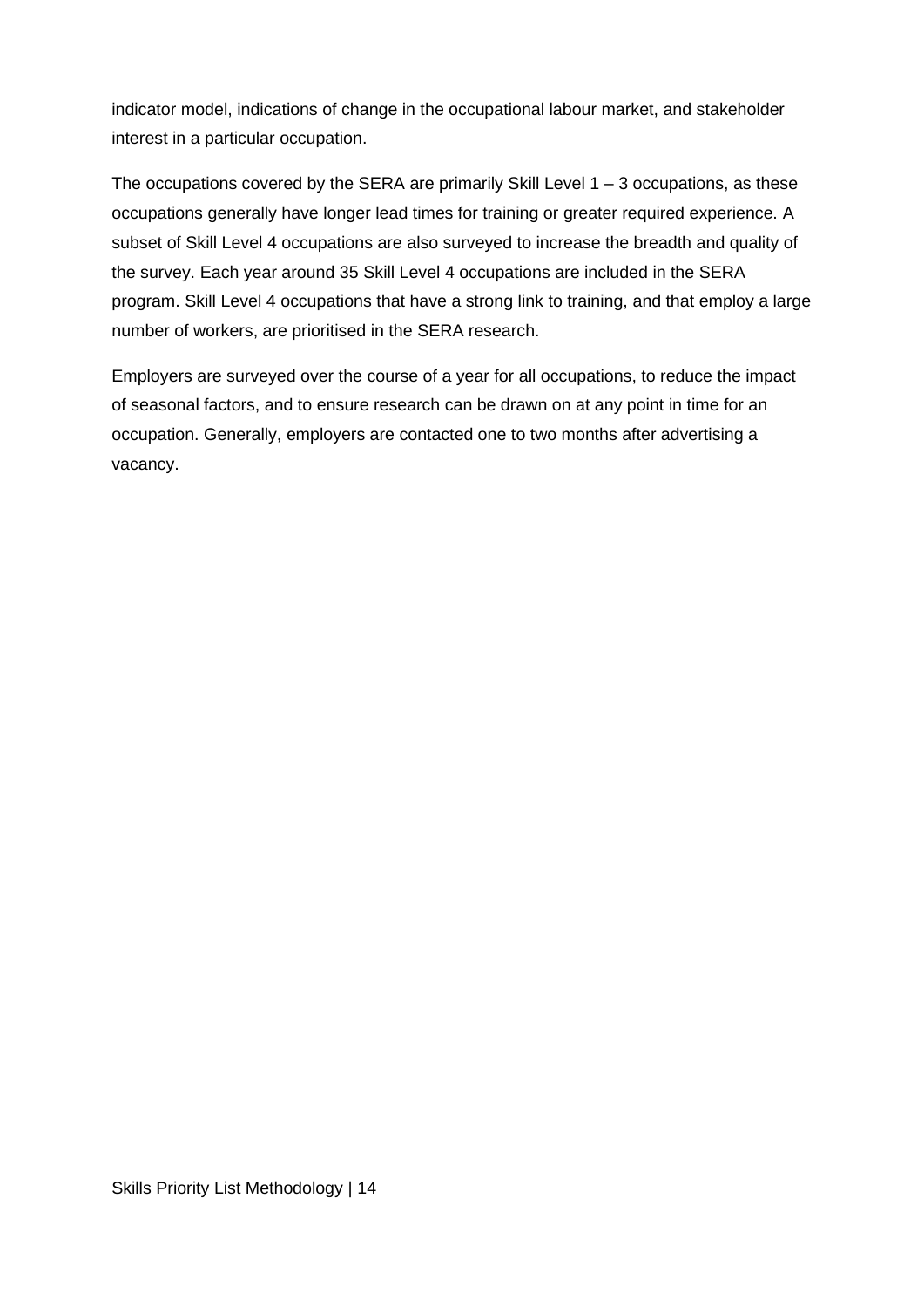## <span id="page-14-0"></span>2.3 Stakeholder consultation

#### <span id="page-14-1"></span>**Overview**

The NSC engages with peak bodies, industry groups, professional organisations, unions, and regional representative bodies on the development of the SPL. This is to ensure the NSC has visibility of Australia's skills needs for the widest range of occupations.

#### <span id="page-14-2"></span>Consultation process

Formal consultation for the SPL involves a twice-yearly online survey as well as face-to-face (or online) engagement with representative bodies year round. The survey seeks to capture information from stakeholders on recruitment challenges and skills needs across a wide range of occupations and industries.

An indicative annual timeline for ongoing consultation is below:

| <b>Timing</b> | <b>Activity</b>                                                  |
|---------------|------------------------------------------------------------------|
| September     | Initial stakeholder survey                                       |
| February      | Follow-up stakeholder survey                                     |
| Continuous    | Face-to-face/digital engagement with stakeholders as appropriate |

Targeted surveys have been developed to collect information from the different groups of representative bodies (peak bodies/industry groups, unions and regional bodies). The same group of core questions are used to ensure consistency across the surveys. However, splitting the surveys enables the NSC to tailor the language and phrasing of questions in acknowledgement of the different roles these representative bodies play in the Australian labour market.

In each of the targeted surveys, stakeholders are asked to identify occupations that are difficult to recruit for in their experience, or, that their members have difficulty recruiting for. Stakeholders are asked to comment on issues regarding access to skills, to provide an indication of the level of shortage or adequacy of supply that exists for an occupation, and why. This provides an understanding of skills needs across industries, occupations and regions.

Stakeholders can provide additional documentation to support their claims, such as member surveys, industry reports or their own internal modelling or data. Stakeholders are also given the opportunity to provide information on new and emerging occupations, or occupations that are not currently categorised in ANZSCO.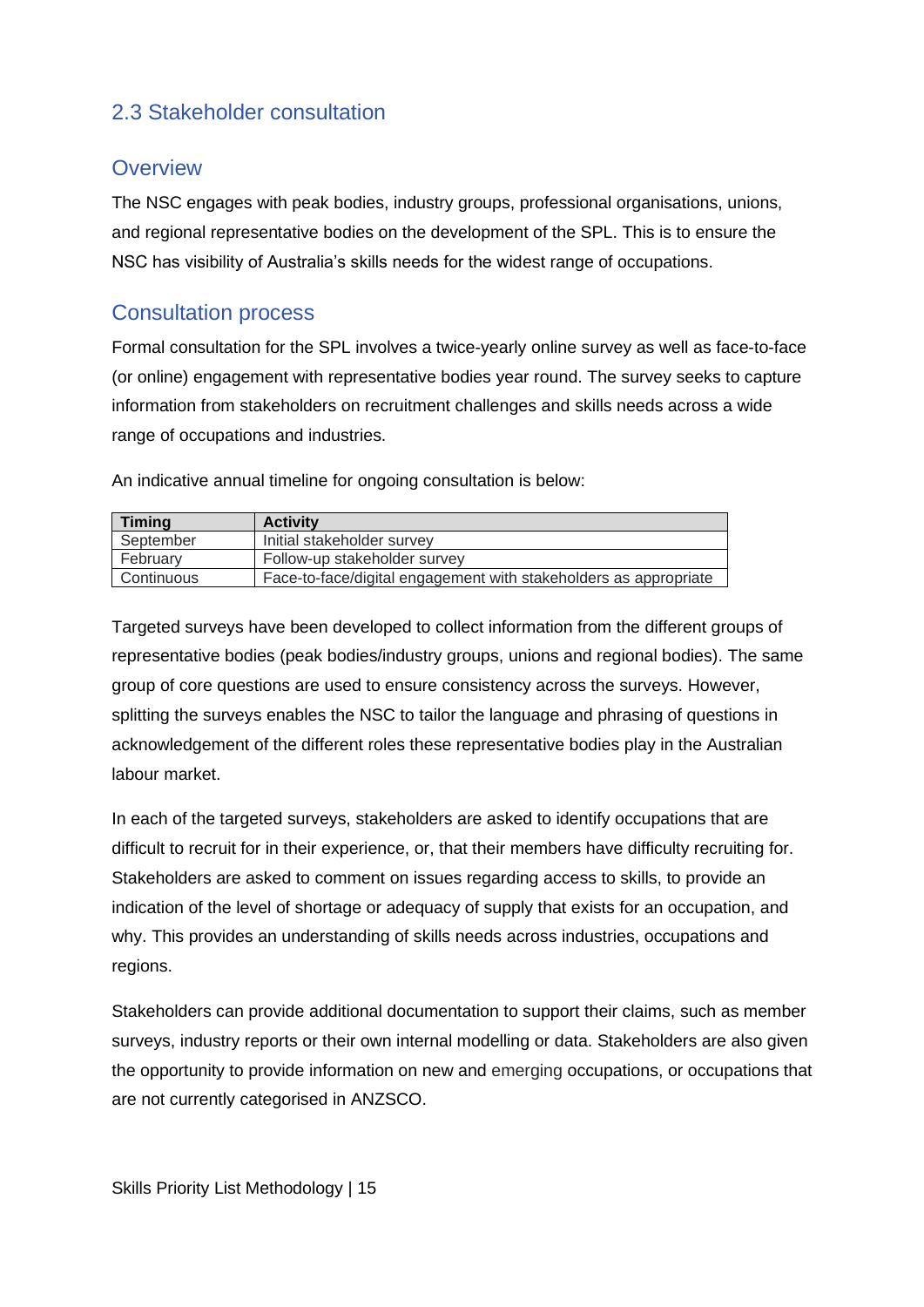Information gathered through the surveys is then considered during the assessment process.

In addition to the twice-yearly survey, stakeholders can contact the NSC at any time to provide advice or submissions on occupations or to arrange a meeting to discuss input with the NSC. Any stakeholders wishing to provide input can contact the NSC at [skillsprioritylist@skillscommission.gov.au.](mailto:skillsprioritylist@skillscommission.gov.au)

#### <span id="page-15-0"></span>Consultation with government agencies

As many federal and state and territory government agencies conduct their own occupation and/or skills shortage research, the NSC consults with government stakeholders on the development of the SPL.

Federal government agencies are consulted on the SPL occupations that are deemed relevant to their portfolio (e.g. Department of Health are consulted on health-related occupations) whereas state/territory agencies are consulted on the SPL findings within their region. SPL findings are tested to verify the findings and to seek any additional context or evidence that may not have been considered in the initial occupation assessment.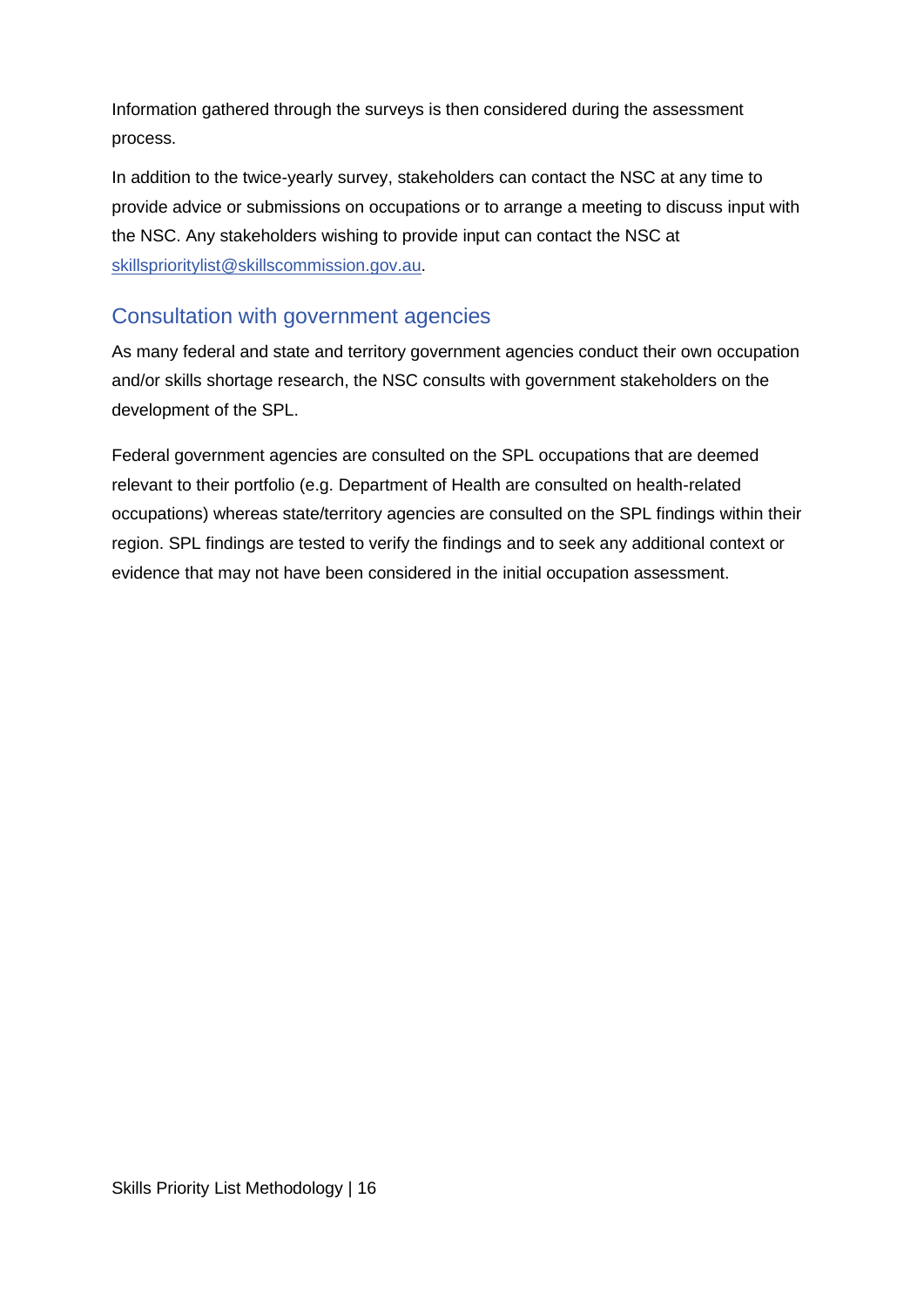## <span id="page-16-0"></span>2.4 Current Labour Market Assessment process

The main factors determining whether an occupation is rated in shortage are the output of the statistical model (both the estimated fill rate and the level of certainty), the SERA results (where available) and the strength of stakeholder feedback (government and nongovernment).

However, it is important to note that each occupation is individually assessed and consideration is given to all available evidence in order to make the most accurate assessment possible.

## <span id="page-16-1"></span>Method to analyse components

The output of the SPL Indicator Model (including SERA data) and findings from the stakeholder consultation are analysed in the first instance. Where both sources have strong, consistent evidence, the initial assessment is more straightforward. However, where these sources do not align, additional analysis is required (see Figure 2). In cases where only the statistical model or stakeholder evidence is strong, greater weight is placed on the strong source of evidence. In cases where both sources have strong, but contradictory evidence, further research and/or consultation is conducted. Where both sources of evidence are inconclusive, additional sources of information are investigated.

All available sources of information and evidence are analysed for each occupation assessment but become particularly important where the research produces contradictory findings.

**Figure 2: Decision matrix (where stakeholder information and the SPL Indicator Model do not align)**

|                                    |                     | <b>SPL Indicator Model Evidence</b>                                       |                                                                                                                    |  |
|------------------------------------|---------------------|---------------------------------------------------------------------------|--------------------------------------------------------------------------------------------------------------------|--|
|                                    |                     | <b>Inconclusive</b>                                                       | <b>Strong</b>                                                                                                      |  |
|                                    | <b>Inconclusive</b> | More work is needed to<br>evaluate other sources.                         | More weight applied to the<br>statistical model in final<br>determination.                                         |  |
| <b>Stakeholder</b><br><b>Input</b> | <b>Strong</b>       | More weight applied to<br>stakeholder feedback in<br>final determination. | Expert judgement is critical if<br>evidence is contradictory.<br>Further research/consultation<br>may be required. |  |

**SPL Indicator Model Evidence**

Skills Priority List Methodology | 17 To determine the strength of evidence for the statistical model, the estimated fill rate and margin of error are considered. A high fill rate indicates that employers are largely able to fill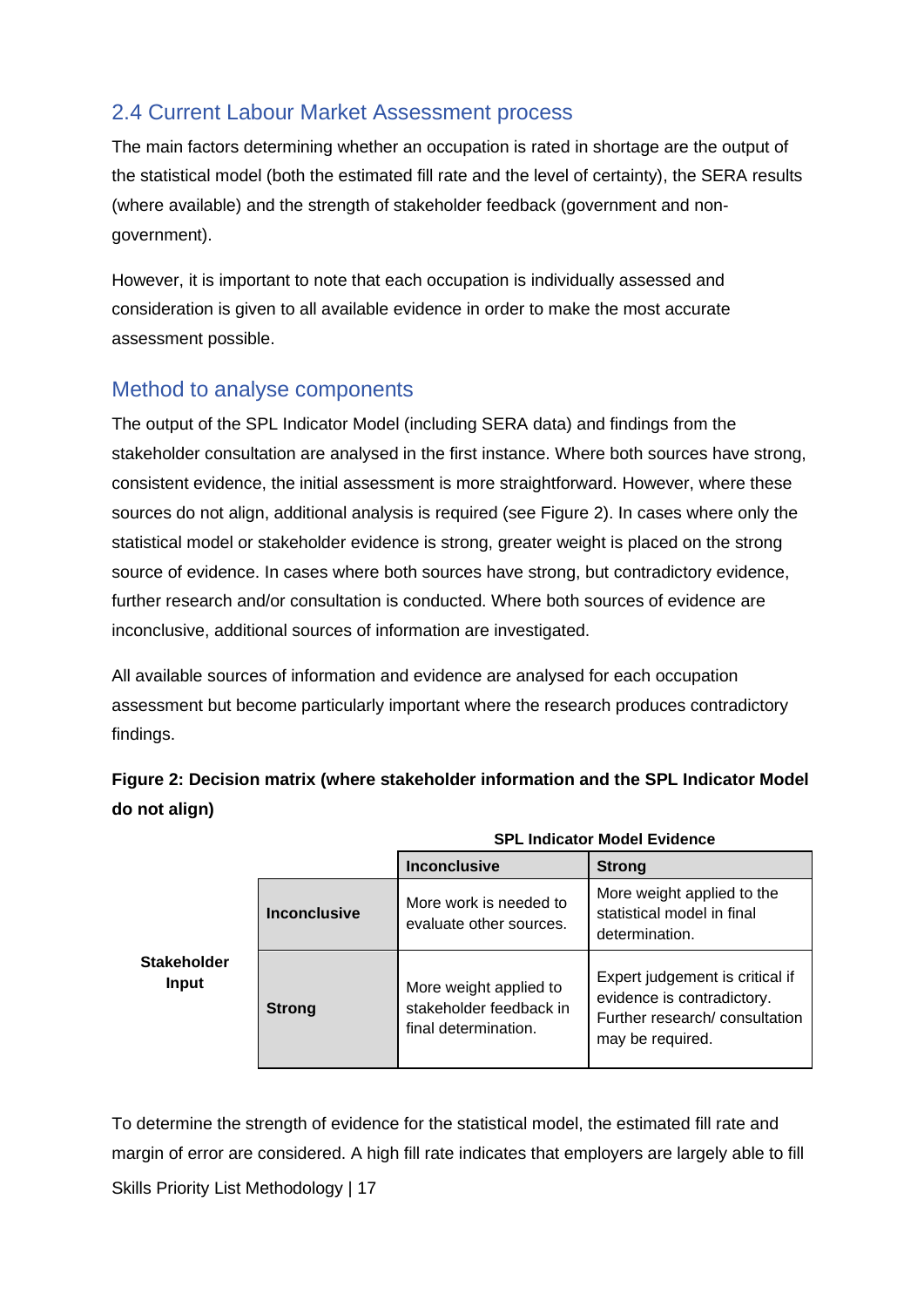vacancies and generally no shortage is present. Similarly, low fill rates are generally an indication of shortage. Where the fill rate does not point to a clear shortage (or no shortage), additional analysis of all available sources of information and evidence is crucial.

For the stakeholder information, the following factors are considered when determining the strength of the input:

- Relevance/strength of the evidence presented, and the methodology used (e.g., anecdotal evidence, stakeholder surveys, analysis of external data)
- Timeliness of the evidence presented
- Number of members/businesses/workers represented by the stakeholder input.

In instances where further information is required to determine the strength of stakeholder input, the NSC will contact the stakeholder directly to seek clarification.

## <span id="page-17-0"></span>Consideration of additional sources

The SPL Indicator Model, SERA research, and stakeholder consultation are developed and conducted directly by the NSC for the purposes of developing the SPL. These factors are therefore the primary determinants of Current Labour Market Assessments. Other sources of information, however, are also considered to strengthen assessments. While the availability of data varies from occupation to occupation, additional information is considered to provide accurate commentary and ratings. The below list is not exhaustive but outlines some of the additional sources which are considered in the assessment of occupations.

- Occupation and industry assessments made by the NSC (including the Reliance on Temporary Visa Holders and Training Funding Indicators)
	- o For more information on these indicators please see Attachments D and E.
- Studies, assessments and reports by federal government departments
- State and territory government occupation and industry findings
- Relevant skills needs or workforce planning information from government departments or industry groups
- Industry activity statistics, projections and reports
- Media articles
- Presentations and speeches by industry groups, unions, workforce associations and government.

Skills Priority List Methodology | 18 These resources can be valuable in providing additional information for all occupation assessments and are particularly useful in circumstances where there is either uncertain evidence produced by the statistical model and no stakeholder feedback, or situations where there is contradictory evidence. This evidence can then be used to support a rating, despite otherwise inconclusive evidence, allowing for an accurate and comprehensive assessment.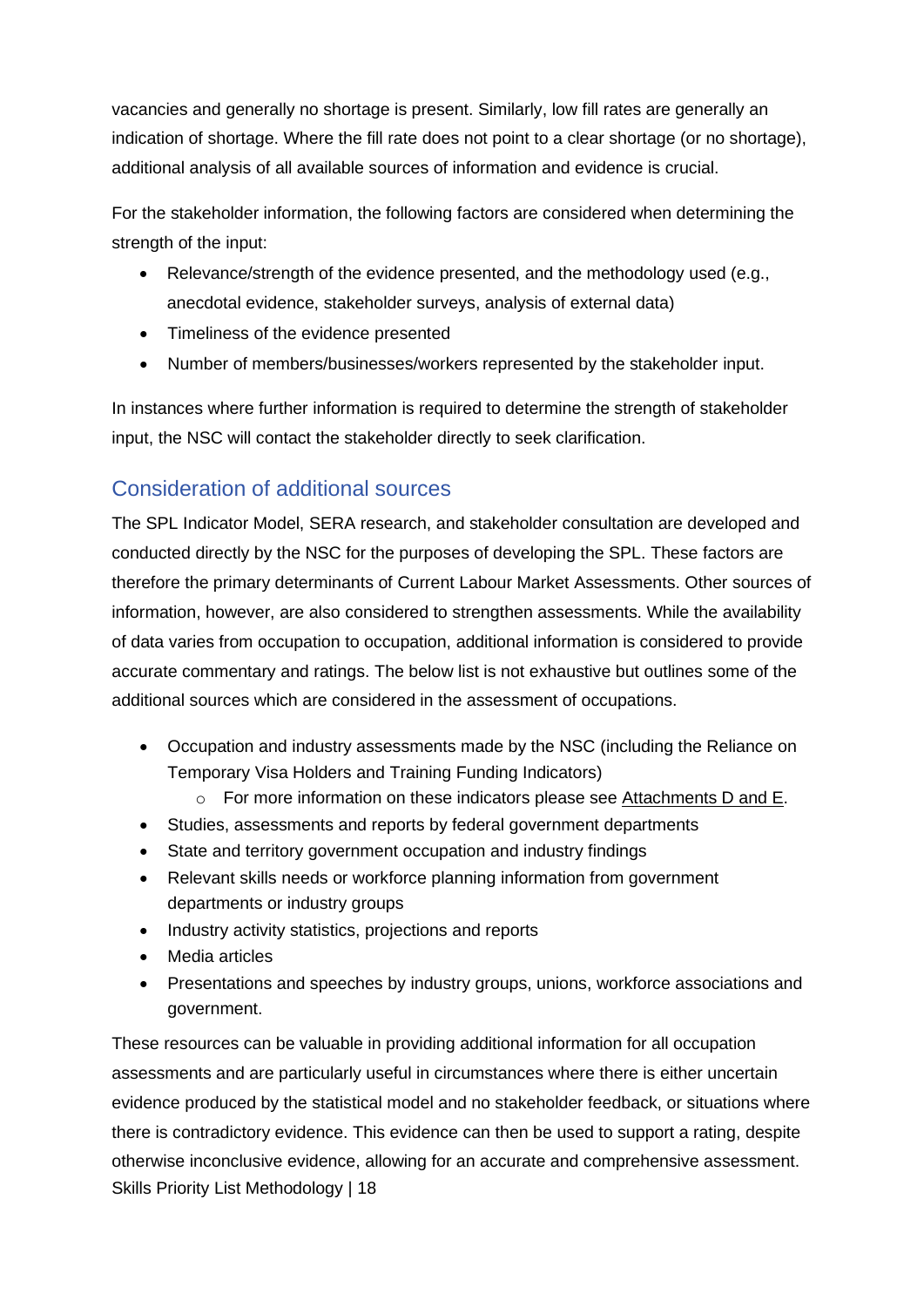In certain circumstances where there is consistent, dependable and timely evidence from these additional validation points, there is the possibility they can be considered stronger evidence than both stakeholder feedback and the statistical model. For example, an occupation in which there are a significant number of retrenchments. If these retrenchments are relatively sudden, they may not be captured in the statistical model nor the received stakeholder feedback. In cases of this nature, quality additional sources would be highly valued and assessments may favour these findings over the primary determinants of SPL assessments.

It is important to note, though, simply because commentary exists on an occupation, it is not automatically considered for assessment. The source needs to provide evidence to support their claims in order for it to be considered as part of the assessment process.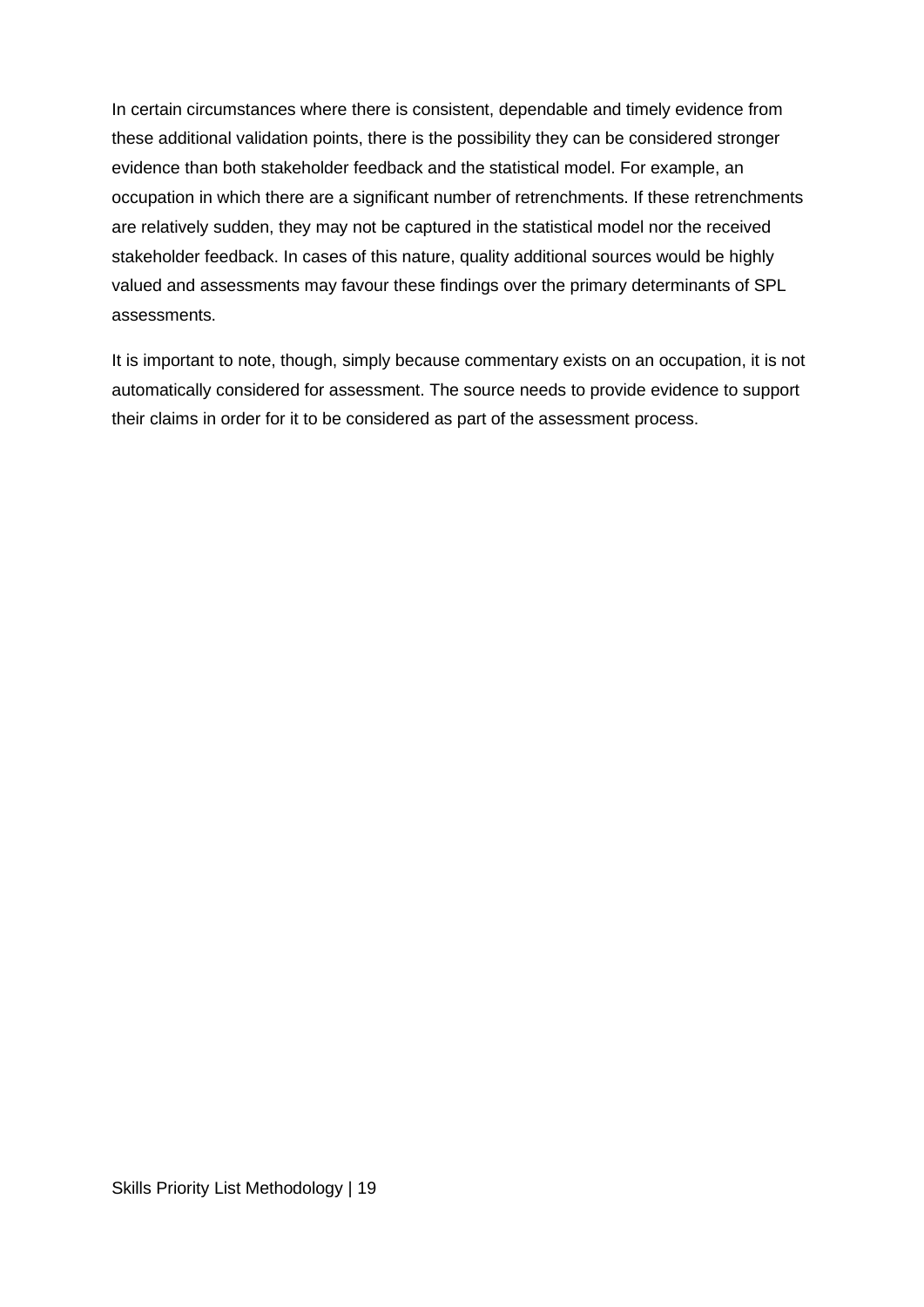# <span id="page-19-0"></span>**3. Future Demand Rating**

## <span id="page-19-1"></span>3.1 Five Year Employment Projections

Each year, the NSC produces employment projections by industry, occupation, skill level and regional areas for the following five year period. These employment projections are designed to provide a guide to the future direction of the labour market, however, like all such exercises, they are subject to an inherent degree of uncertainty.

The employment projections are based on detailed data from the Australian Bureau of Statistics (ABS) Labour Force Survey. The projections have been derived from best practice time series models that summarise the information that is in a time series and convert it into a forecast.

The projections are made by combining forecasts from autoregressive integrated moving average (ARIMA) and exponential smoothing with damped trend (ESWDT) models, with some adjustments made to take account of research undertaken by the NSC, such as the CGE modelling, and known future industry developments.

The projection for total employment growth is consistent with reported employment growth, and the Government's forecasts and projections for total employment growth, as published in the annual budget and/or MYEFO.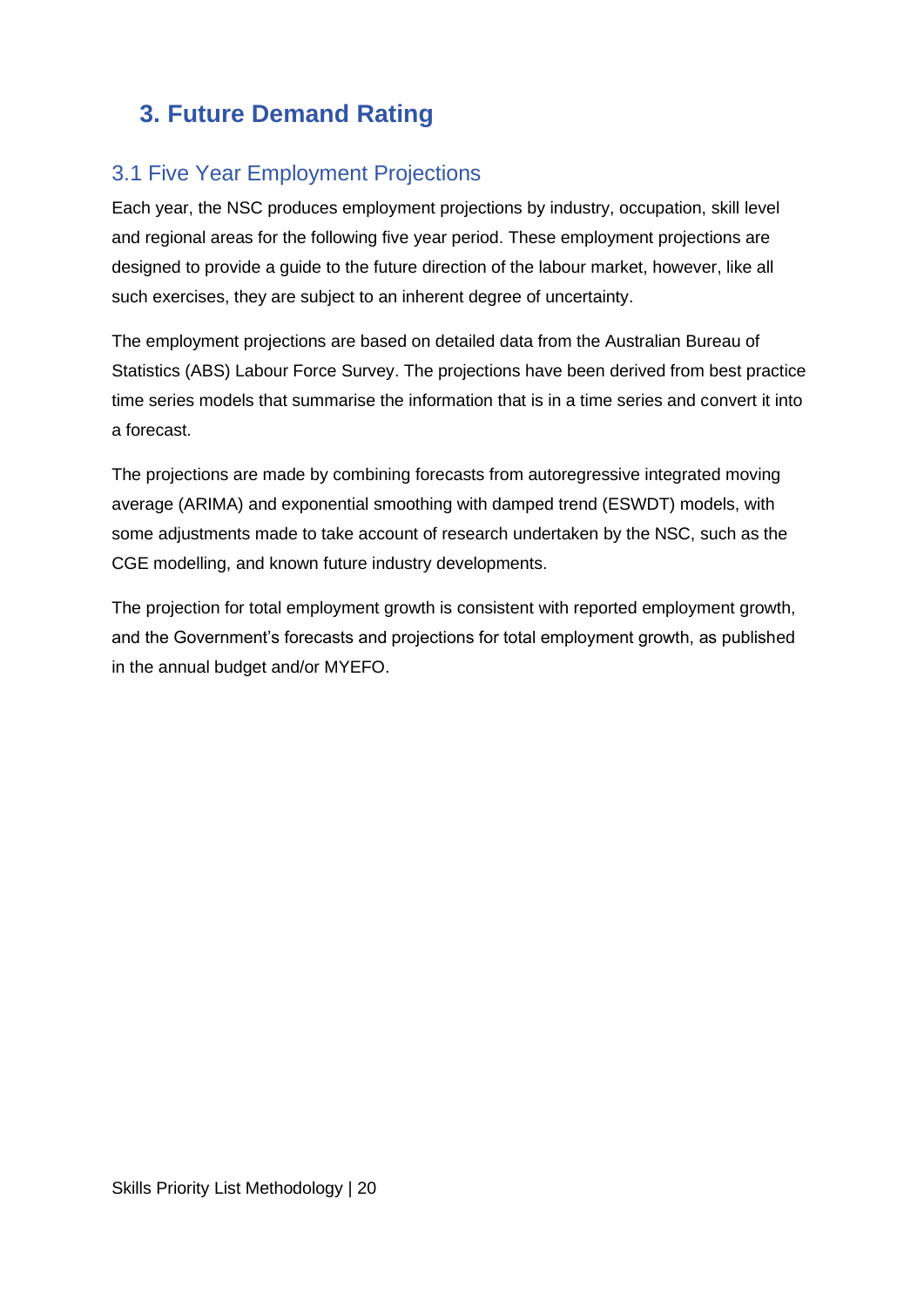#### <span id="page-20-0"></span>3.2 Replacement Rates

The NSC produce replacement rates by occupation at the national level, to provide an estimate of the total replacement demand resulting from flows of workers exiting a job irrespective of the inflows to employment over the same period. This information represents an indication of likely job opportunities in the occupation, from people leaving their occupation or employer to take up a new job, leaving an occupation as a result of retrenchment, moving into retirement, or otherwise leaving the labour force.

The replacement rate method is based on data from the ABS Participation, Job Search and Mobility supplementary survey, which is conducted throughout Australia in February of each year as a component of the monthly Labour Force Survey, and employment data from the Labour Force Survey. The survey provides a comprehensive and consistent dataset on a person's experiences relating to job search, job change and labour market participation, and enables insights to be gained on detailed occupations in the ANZSCO classification of occupations.

To illustrate, for a growing occupation, all people who leave the occupation or change employer need to be replaced, and replacement is equal to the number of people who were employed in the occupation at the end of the reference year, minus the number who did not change occupation during the reference year, as well as the employment growth over the year and the number who were employed in the same occupation but changed employer.

The labour market is underpinned by significant dynamism, with more than five million movements into and out of employment every year. Replacement rates are an indicative measure that should be used and interpreted with caution.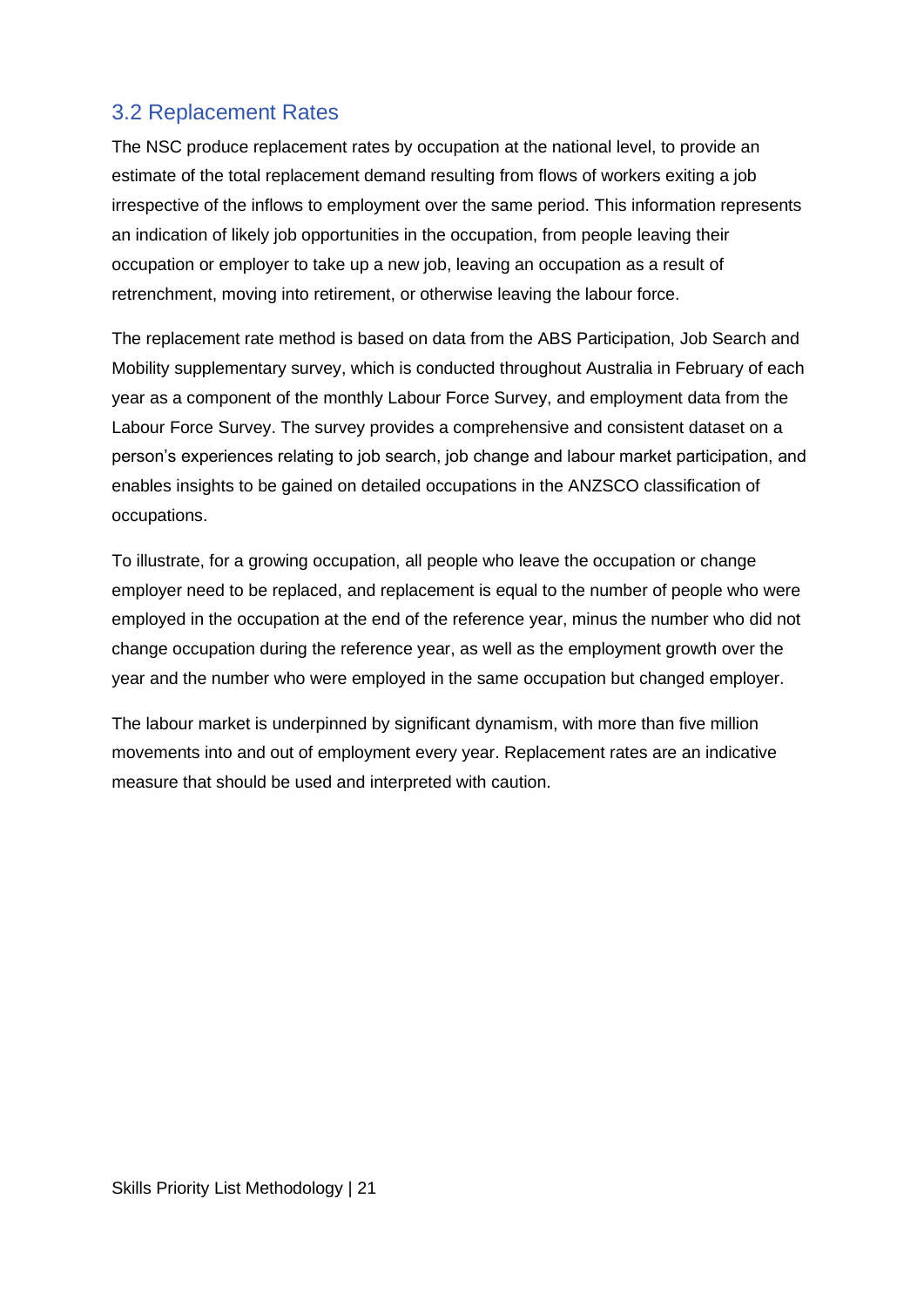## <span id="page-21-0"></span>3.3 Future Demand Rating

Future Demand for each occupation is based on combining the projected future employment growth (from the five year Employment Projections) and the replacement rate.

Each occupation will receive a Future Demand Rating of either strong, moderate or soft. Occupations are categorised based on whether their Future Demand ratio (Future Demand divided by number employed in the occupation) is outside one standard deviation from the mean (weighted by occupation size, based on 2018 figures; a year that is judged to be a moderate labour market useful for comparisons).

A proportional, rather than absolute measure of Future Demand is used to assign ratings to each occupation. A proportional measure is used as it puts all occupations on a comparable scale. A small occupation doubling in size should be classified as having 'strong' demand, even if a larger occupation with 10% growth will add more jobs in absolute terms.

The projected employment growth and replacement rate provide the Future Demand at the 4-digit ANZSCO level, which is apportioned to the 6-digit ANZSCO level by allocating the Future Demand proportionately to occupation size. This approach assumes the same Future Demand ratio for all 6-digit level occupations within the same 4-digit level occupation. The size of the 6-digit occupation can be used to multiply the proportion to obtain the corresponding absolute predicted demand.

The Future Demand Indicator will only be available at the national level due to limitations in the availability of more granular data used in this assessment. Where required, national level Future Demand ratings will be used as a proxy for state/territory ratings.

#### **Incorporating additional sources**

In addition to the five year Employment Projections and replacement rate, other sources of reliable and relevant information regarding future demand may be available. These sources are incorporated where appropriate by adjusting the final rating as needed. For example, the Future Demand Indicator may suggest an occupation has moderate future demand, however, where high quality forecasts or workforce planning exist that suggest uncaptured high demand, the Future Demand Indicator will be amended to reflect this.

As outlined in the previous sections of this paper, additional sources considered in the Future Demand Rating include:

Stakeholder input and advice from peak, industry or regional bodies gathered through the stakeholder surveys or through submissions and/or meetings with the NSC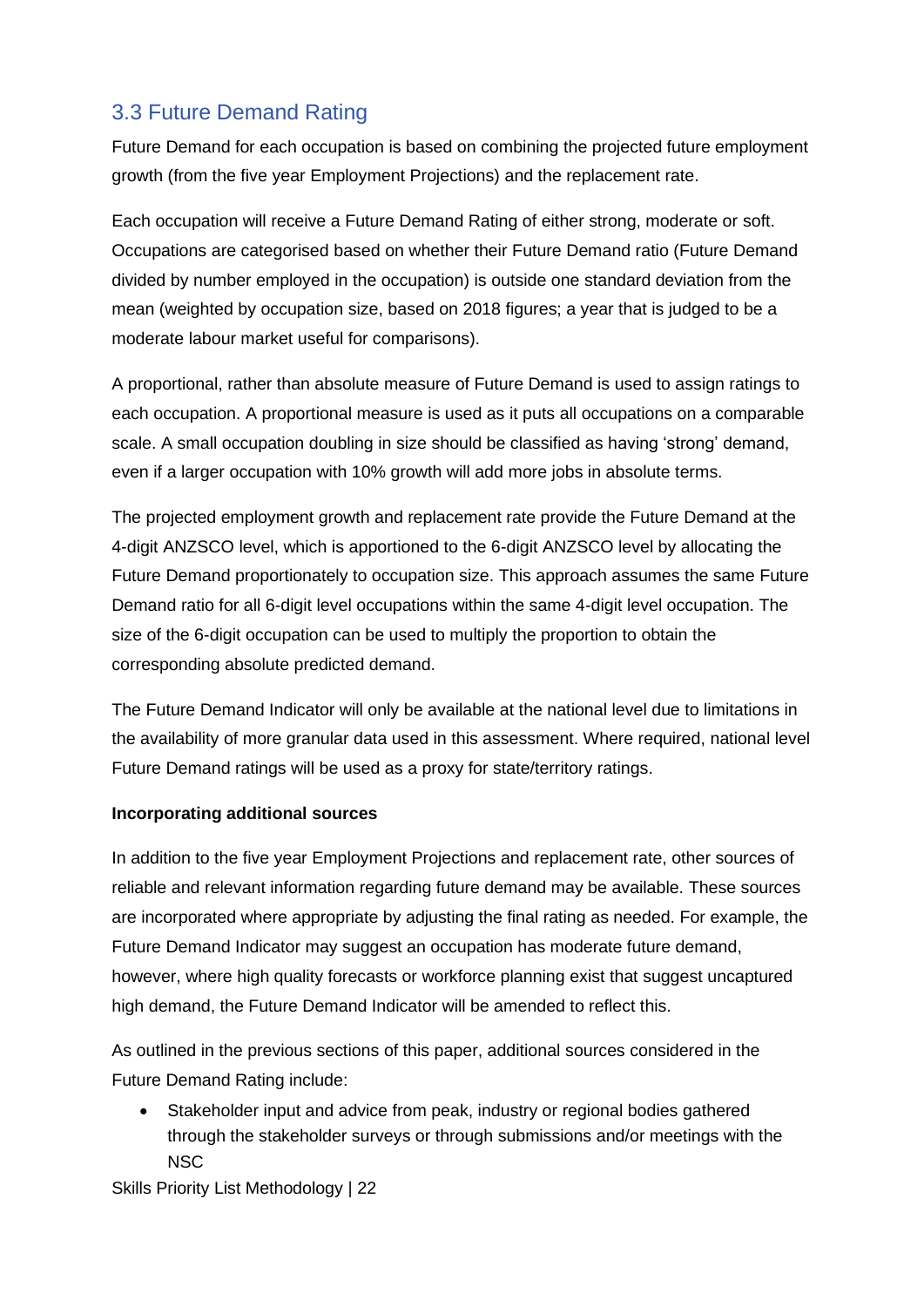- Occupation and industry assessments/information developed by the NSC (including the Reliance on Temporary Visa Holders and Training Funding Indicators)
- Studies, assessments and reports by federal government departments
- State and territory government occupation and industry findings
- Relevant skills needs or workforce planning information from government departments or industry groups
- Industry activity statistics, projections and reports
- Media articles
- Presentations and speeches by industry groups, unions, workforce associations and government.

Where new and emerging data sets or methods become available, and provide additional insight that is otherwise not captured, they will be reviewed for incorporation into the Future Demand assessments.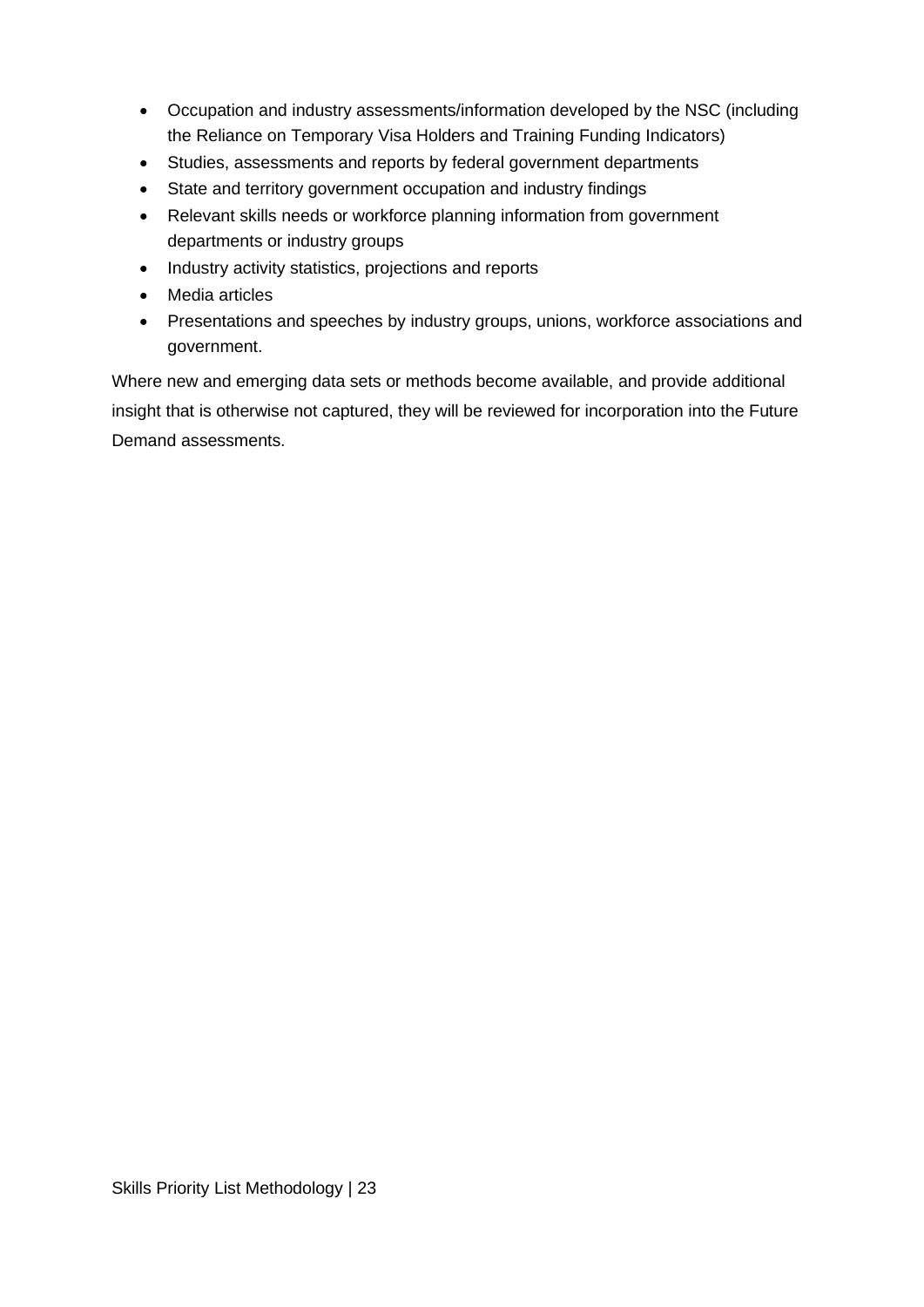# <span id="page-23-0"></span>**4. Final validation**

- 1. Once all available sources of information have been considered, an initial determination is made regarding the Current Labour Market Rating and Future Demand Rating. Internally, quality checks are completed to ensure occupations have been assessed consistently.
- 2. The draft SPL is then tested with state/territory and federal agencies to verify the findings and to seek any additional context/evidence.
	- a. State and territory governments are consulted on the findings relevant to their region.
	- b. Similarly, federal government agencies are consulted on the occupations that are deemed relevant to their portfolio (e.g. Department of Health are consulted on health-related occupations).
- 3. The NSC will discuss any feedback received with relevant agencies where the feedback does not align with the draft findings. Any additional information obtained through this process will be considered in the final SPL ratings.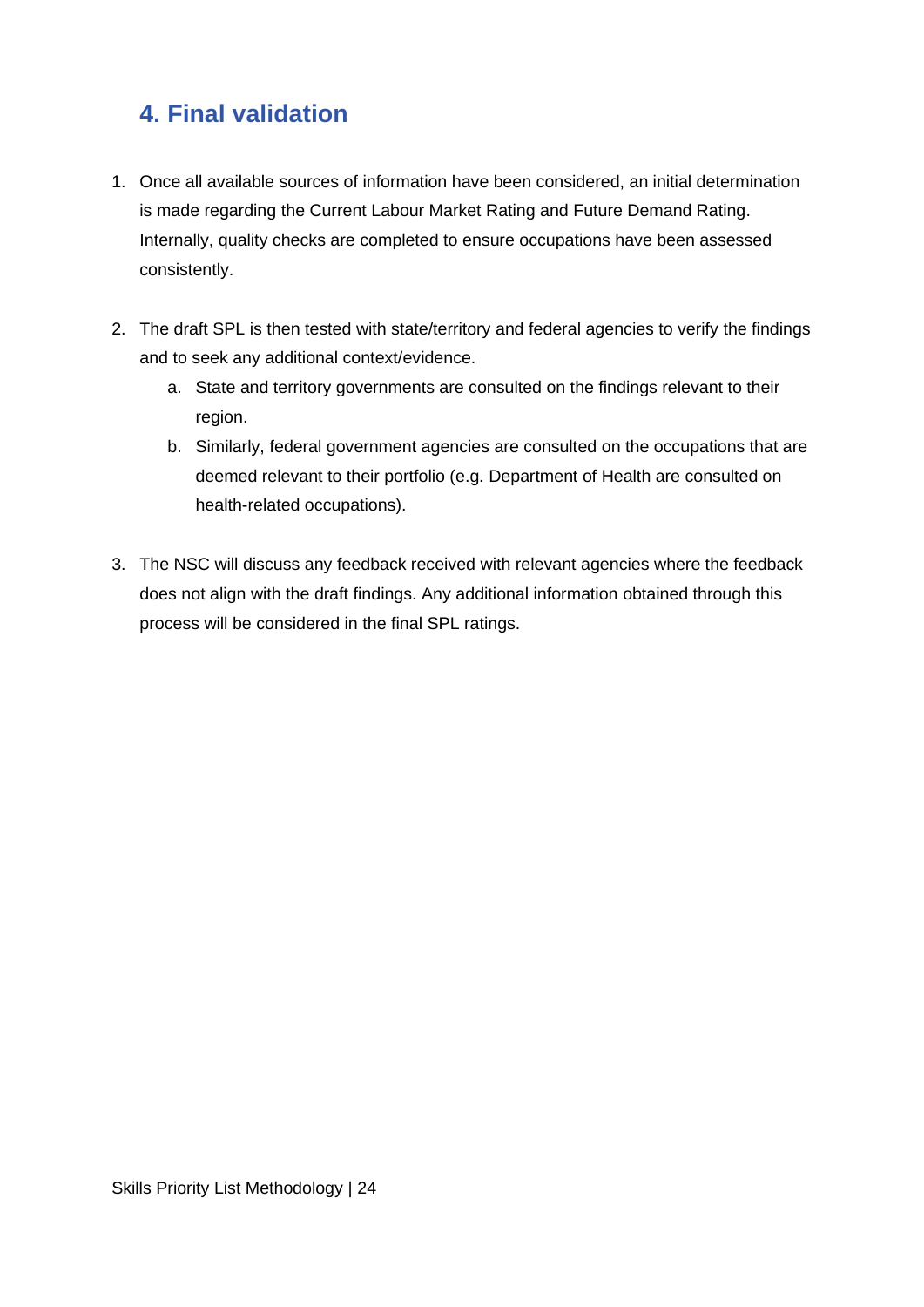# <span id="page-24-0"></span>**Attachment A – Occupation Ratings**

Taking account of all available information, a labour market rating is determined for each occupation.

Ratings are provided nationally, and for each state and territory, where sufficient evidence is available. Where there is evidence suggesting variation between metropolitan and regional locations this is reflected in the rating. The term metropolitan area refers to state and territory capital cities and regional refers to the rest of the state or territory.

An occupation may be assessed as being in shortage even though not all specialisations are in shortage. Similarly, a rating of national shortage does not mean that employers in every geographical location have difficulty recruiting. While an occupation can be considered in shortage, it is still possible that job seekers can face significant competition for positions (due to the level of experience or specialisations required). Similarly, employers can still have difficulty recruiting for occupations that are not in shortage.

The SPL provides the following ratings of the current labour market for occupations where sufficient data are available to make an assessment.

#### **Shortage (S)**

Shortages exist when employers are unable to fill or have considerable difficulty filling vacancies for an occupation, or significant specialised skill needs within that occupation, at current levels of remuneration and conditions of employment, and in reasonably accessible locations.

In some instances, shortages may be apparent in particular specialisations within the occupation, but otherwise shortages are not apparent. In these instances, provided there is sufficient evidence, the occupation will still be considered in shortage.

#### **Metropolitan Shortage (M)**

Shortages (as defined above) are restricted to metropolitan areas.

#### **Regional Shortage (R)**

Shortages (as defined above) are restricted to regional areas.

#### **No Shortage (NS)**

Research has not identified any significant difficulty filling vacancies.

Skills Priority List Methodology | 25 For some occupations, a lack of evidence overall will, by default, result in an occupation being rated as 'No Shortage'.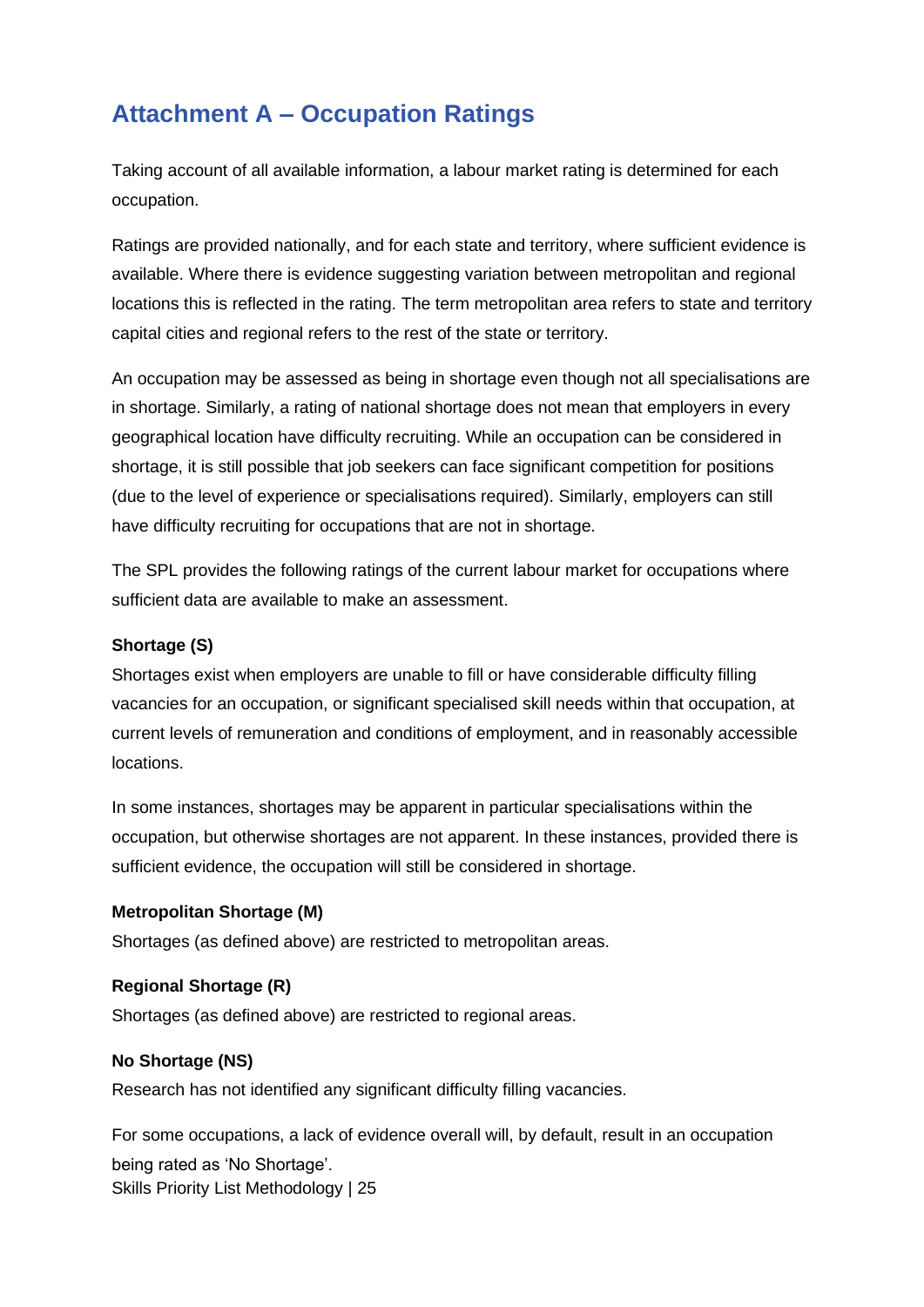# **Attachment B – SPL Indicator Model parameter table**

The following table outlines the indicators used in the model. Detail of how the indicators were determined is included in Section 2.1. The indicators used in the model are subject to review and change as appropriate. The parameter estimates specify the modelled relationship between each indicator and fill rate, and the statistical significance as measured via the p-value.

<span id="page-25-0"></span>

| <b>Indicator</b>                            | <b>Source</b>                     | <b>Definition</b>                                                                                                                                                                                | <b>Estimate</b> | P value  |
|---------------------------------------------|-----------------------------------|--------------------------------------------------------------------------------------------------------------------------------------------------------------------------------------------------|-----------------|----------|
| Seek weeks 3-year change                    | <b>ABS Labour Force</b><br>Survey | Change in the number of average weeks spent looking<br>for work for unemployed person, relative to the average<br>over the last three years. Indicator is cupped and<br>capped at -10% and +10%. | 0.4882          | 0.0456   |
|                                             | Internet Vacancy Index            | Number of job vacancies reported online standardised<br>by size of occupation according to number employed.<br>Different coefficients for when the indicator is less than<br>or greater than 1%. | $-32.3672$      | < 0.0001 |
| <b>IVI</b> vacancies                        |                                   |                                                                                                                                                                                                  | $-4.4813$       | < 0.0001 |
| Employed                                    | <b>ABS Labour Force</b><br>Survey | Number of persons employed, capped at 50,000.                                                                                                                                                    | 0.0161          | < 0.0001 |
| IVI vacancies per employed 3-year<br>change | Internet Vacancy Index            | Change in the number of IVI vacancies per person<br>employed, relative to the average over the last three<br>years. Indicator is cupped and capped at -30% and<br>$+30\%$ .                      | $-0.3288$       | 0.0006   |
| Unemployment rate 1-year change             | <b>ABS Labour Force</b><br>Survey | Change in the unemployment rate from the previous<br>year. Indicator is cupped and capped at -10% and<br>$+10%$ .                                                                                | 0.0524          | 0.0979   |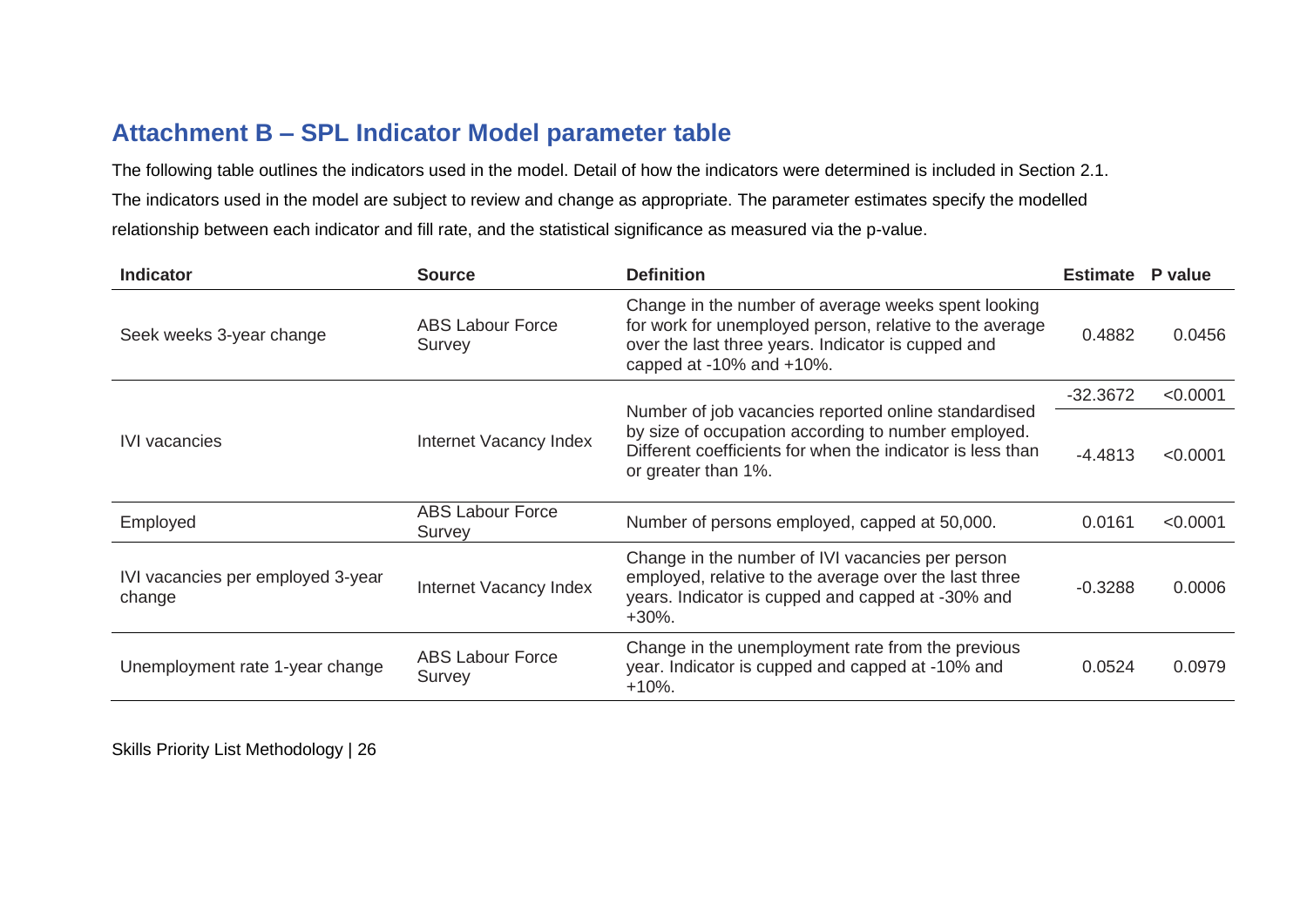| Mean salary 1-year change       | <b>ATO</b>                        | Change in mean annual salaries, inflated to current<br>values, from the previous year. Indicator is cupped and<br>capped at -5% and +5%.               | $-3.0855$  | 0.0077   |
|---------------------------------|-----------------------------------|--------------------------------------------------------------------------------------------------------------------------------------------------------|------------|----------|
| <b>Bachelor</b>                 | <b>Burning Glass</b>              | Proportion of Burning Glass job listings that specify at<br>least a bachelor degree as a minimum education<br>requirement. Indicator is capped at 15%. | 3.7618     | < 0.0001 |
| Temporary skilled visas granted | Home Affairs                      | Number of temporary skilled visas granted as a<br>proportion of number of persons employed, capped at<br>$2%$ .                                        | $-20.1953$ | < 0.0001 |
| Study diversity                 | Census 2016                       | Entropy of the education background of those in the<br>occupation. A higher entropy means employees come<br>from a more diverse range of backgrounds.  | 0.3911     | < 0.0001 |
| Employed 3-year change          | <b>ABS Labour Force</b><br>Survey | Change in the number of persons employed, relative to<br>the average over the last three years. Indicator is<br>cupped and capped at -10% and +20%.    | $-0.6624$  | 0.0017   |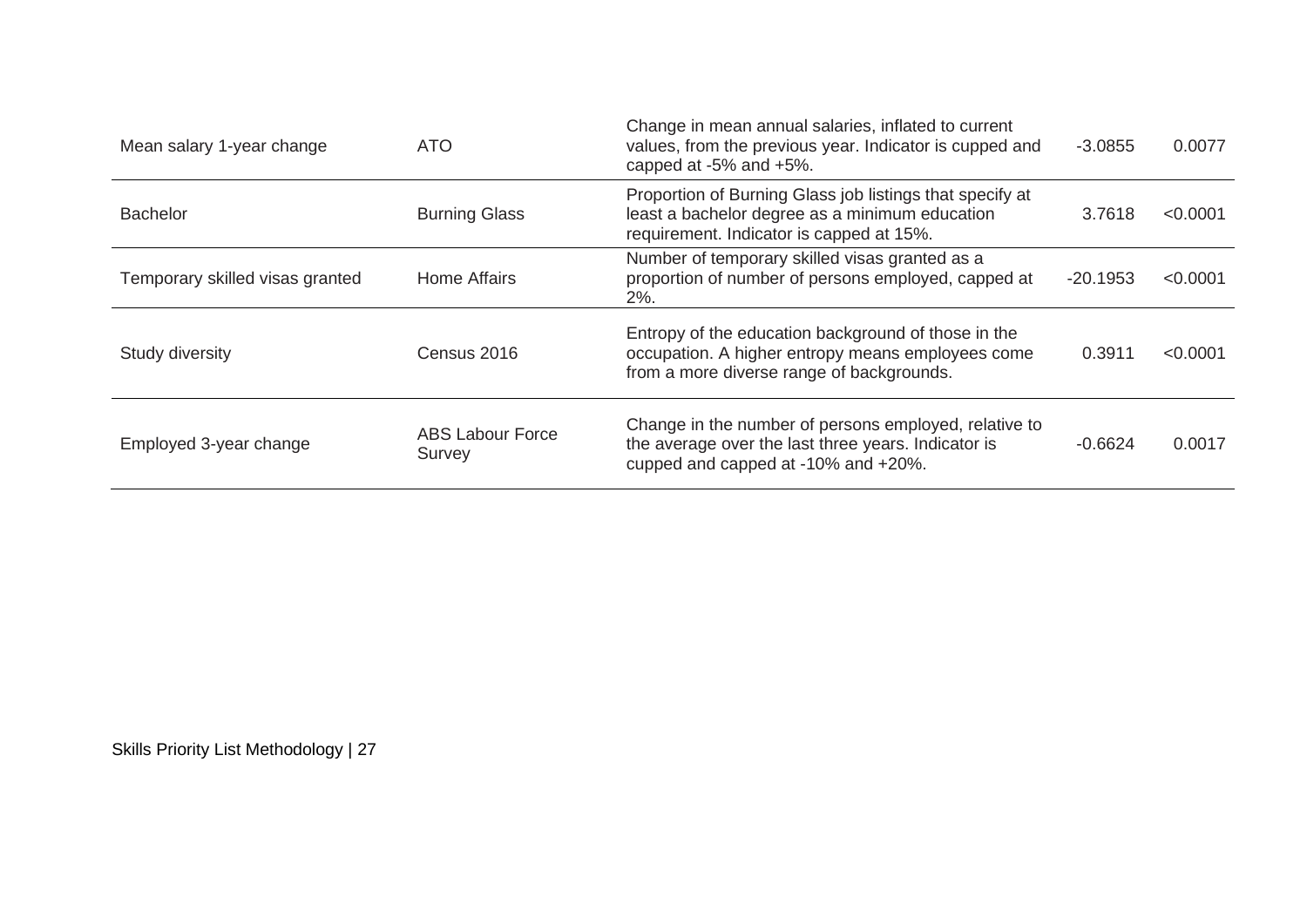# <span id="page-27-0"></span>**Attachment C – SERA questionnaire**

- What is the postcode where the vacancy is located?
- How many positions for [target occupation] were you attempting to fill?
- How many of these positions were filled?
- How many people applied for the position(s)?
- Are formal qualifications required for the position?
	- o (If yes) what qualification are required?
	- o How many applicants had the required qualification?
- Is relevant experience required for the position?
	- o (If yes) what is the minimum length of experience required for the position?
- Are any specific skills or specialised experience required for the position?
	- o (If yes) what specific skills or specialised experience are required?
- How many applicants were suitable that is, they had the qualifications, skills and experience to do the job?
- What were the main reasons applicants were considered unsuitable for the position?
- How long have you been trying to fill the vacancy/ies?; or How long did it take you to fill the vacancy/ies?
- (If insufficient suitable applicants were attracted) why?
- (If suitable applicants were attracted, but the vacancy was not filled) why?
- (If vacancy unfilled) what will be done now?
- What are the main tasks and duties of the position(s)?
- Is the position full-time, part-time or casual?
	- o (If part-time or casual) for how many hours per week, on average, is the position?
- Is the position permanent (ongoing) or a contract (fixed term)?
	- o (If contract) what is the length of the contract?
- What goods or services does your organisation mainly produce or supply (what industry is your organisation in)?
- How many staff are currently employed in this organisation in Australia?
- Do you have any other comments in relation to this recruitment round or the labour market for this occupation?
- Would you like to receive a copy of the report once it is published?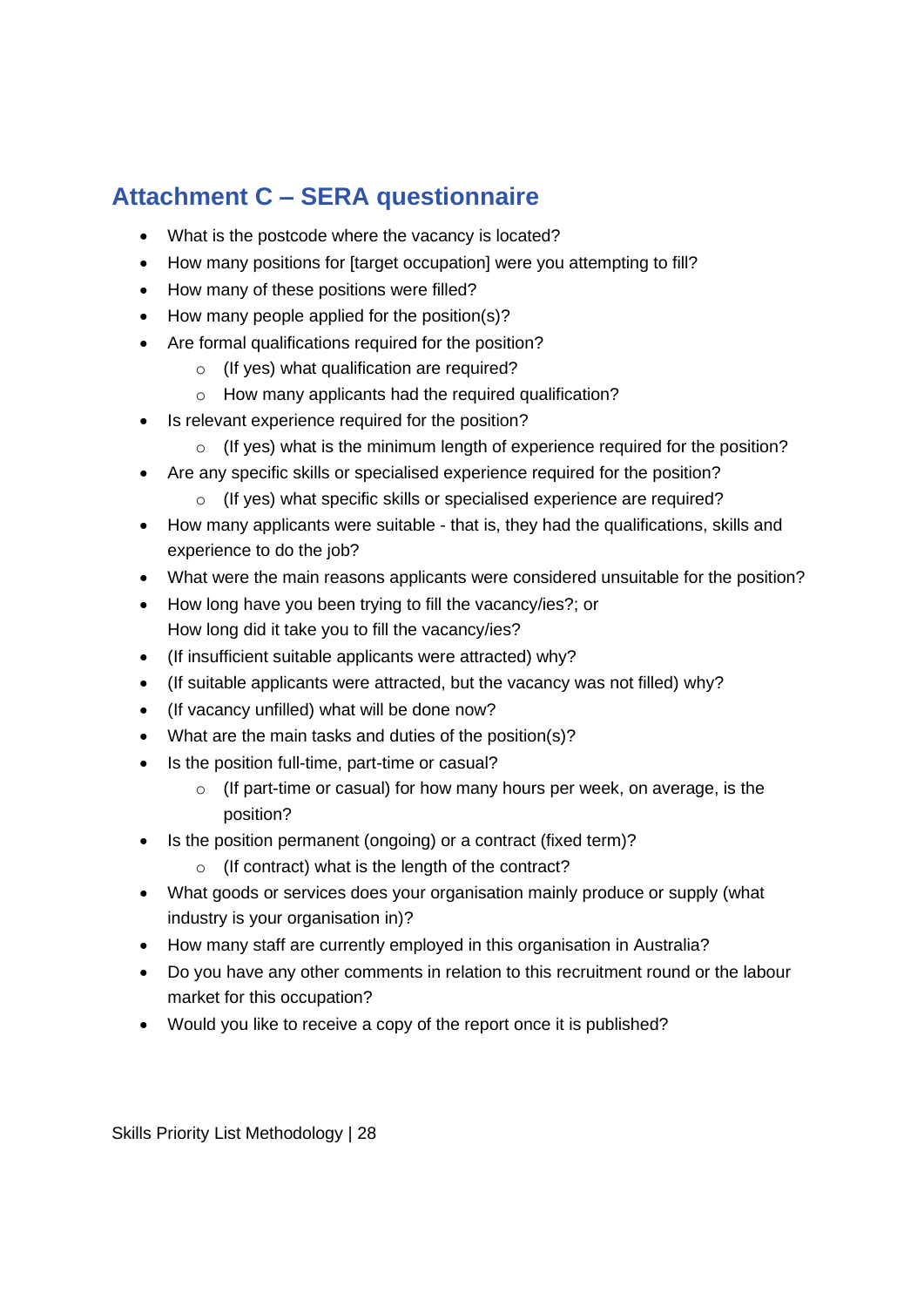## <span id="page-28-0"></span>**Attachment D - Reliance on Temporary Visa Holders Indicator**

To gain an understanding of an occupation's reliance on importing skilled workers from overseas, the NSC has developed the Reliance on Temporary Visa Holders (RTVH) indicator. This indicator will provide more context for the NSC for each assessed occupation.

The Reliance on Temporary Visa Holders (RTVH) indicator relates to the use of primary temporary subclass 457/Temporary Skill Shortage (TSS) visa holders<sup>7,8</sup> in a specified occupation.

- Consistent with the terms "skilled occupation" and "skilled worker" for migration purposes, the Skilled Migration Occupation Lists (SMOL) that underpin the TSS visa program and the Consolidated Sponsored Occupations List (CSOL) that underpinned the former Subclass 457 visa program, have only considered ANZSCO Skill Level 1 to 3 occupations.
- As primary Subclass 457/TSS visas can only be granted for ANZSCO Skill Level 4 and 5 occupations under Labour Agreements, the "low proportion" rating for ANZSCO Skill Level 4 occupations should be appropriately caveated. That is, this rating is not likely to reflect labour market demand and rather reflects that these occupations have not been approved by Home Affairs for Labour Agreements.

The RTVH uses the latest ABS Labour Force Survey and Census to determine the size of the occupation and the most recent Department of Home Affairs Subclass 457/482 visa holder data to determine the proportion of visa holders for each occupation at a point in time.

This indicator has several interpretations, including

• A high level of reliance on primary temporary skilled visa holders may indicate a genuine labour market need for overseas skilled workers.

 $7$  The Subclass 457 visa program was closed to new applicants in March 2018 when the Temporary Skill Shortage (TSS, Subclass 482) visa program was introduced. As Subclass 457 visas are granted for periods of up to 4 years, and noting that legally valid visa applications lodged under the Subclass 457 program prior to the abolition of this visa would have been processed, there remains a small (but declining) stock of Subclass 457 visa holders in Australia.

Skills Priority List Methodology | 29 <sup>8</sup> Primary Subclass 457/TSS visa holders are those who are directly sponsored by an approved business sponsor (or employer)—that is, they are job matched as a condition of visa grant.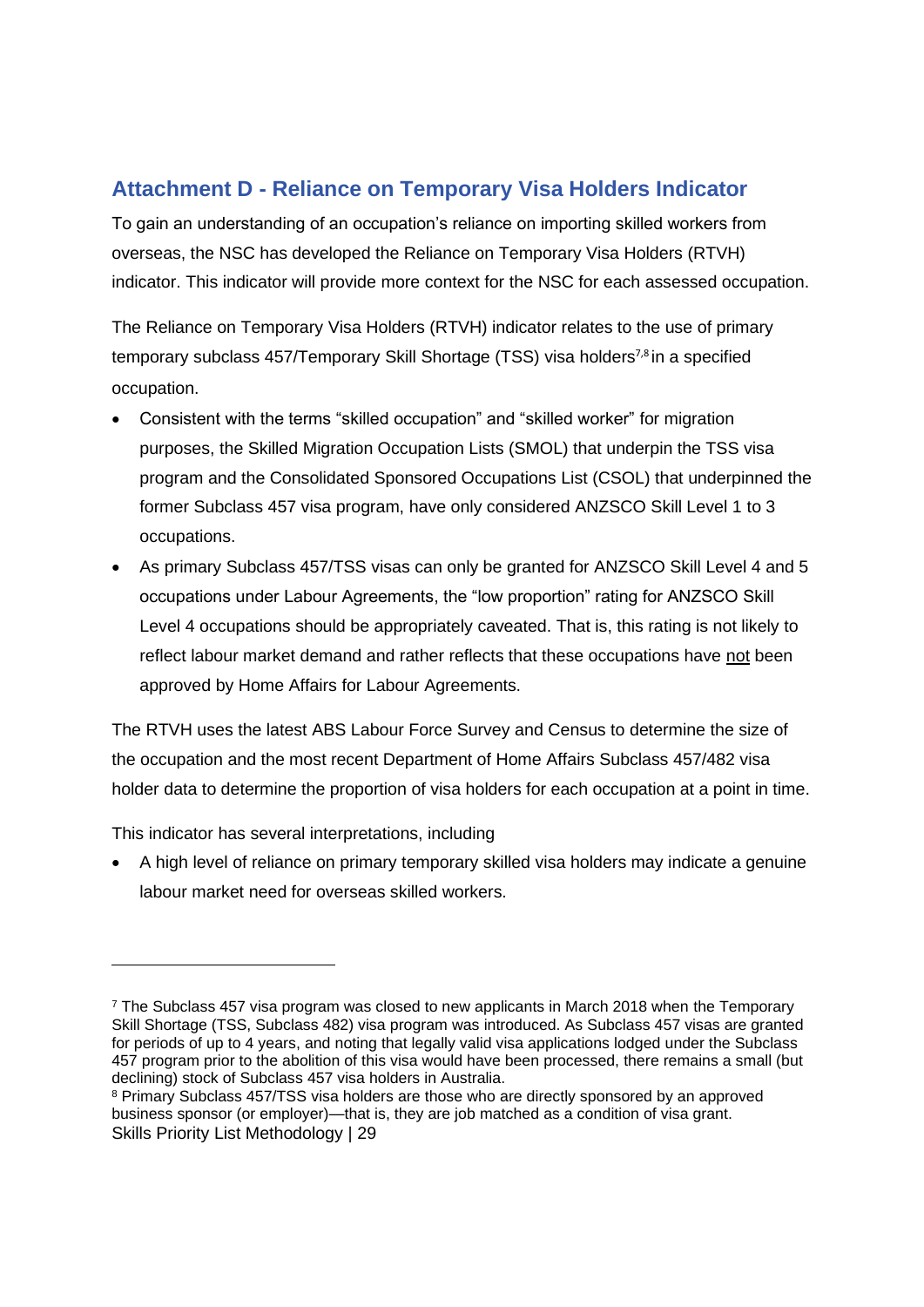• A high level of reliance on temporary visa holders may indicate structural inadequacies in the labour market (including preference for other occupations by new entrants, an ageing workforce, low wages, etc).

Interpretations of this indicator should be made in the context of the characteristics of the labour market for a given occupation.

The RTVH contains the below categories, noting the benchmarks used are consistent with analysis of Department of Home Affairs visa data and ABS Labour Force data. This analysis shows that, over the longer-term and across all industries and occupations, the average reliance on primary Subclass 457/TSS visa holders is estimated at 1%. This reliance has fallen since the April 2017 visa reforms.

| <b>Reliance on Temporary Visa Holders (RTVH) categories</b> |                                                                                           |  |
|-------------------------------------------------------------|-------------------------------------------------------------------------------------------|--|
| Category                                                    | Category explanation                                                                      |  |
| High                                                        | Occupation has a primary temporary skilled visa holder proportion 5% or above             |  |
| Medium                                                      | Occupation has a primary temporary skilled visa holder proportion between 1% and below 5% |  |
| LOW                                                         | Occupation has a primary temporary skilled visa holder proportion above 0% and below 1%   |  |
| Nil                                                         | Occupation has zero primary temporary skilled visa holders                                |  |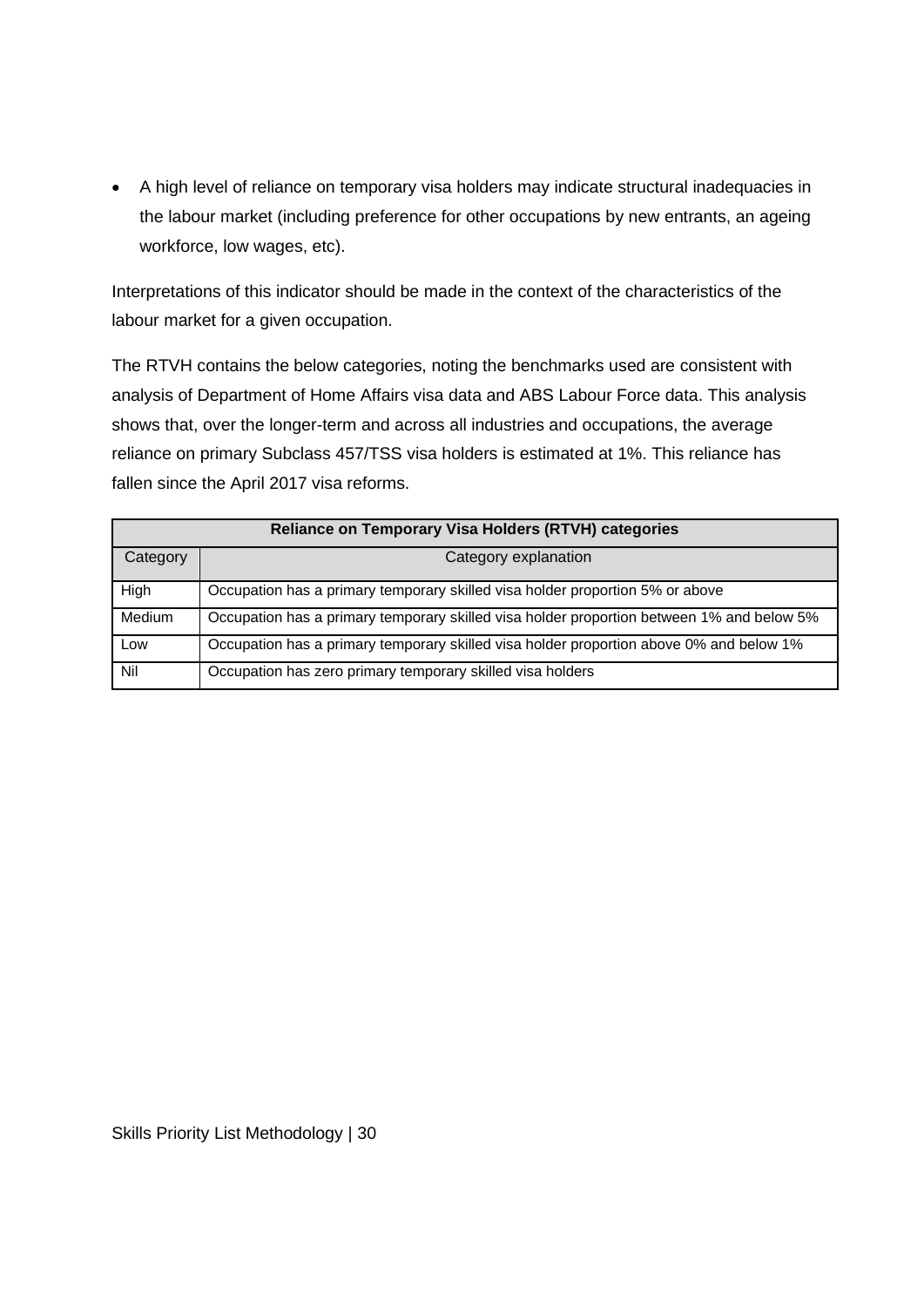# <span id="page-30-0"></span>**Attachment E - Training Funding Indicator**

A Training Funding Indicator has also been developed to identify whether occupations have existing funding or incentives in place for training (VET or Higher Education). This indicator will provide more context for the NSC for each assessed occupation.

The Training Funding Indicator uses publicly available funding and incentives information for all occupations in the VET or Higher Education sectors. Information has been gathered at the federal and state and territory level where available and uses existing or committed funding/incentives only.

Funding and incentives for training are rarely committed to specific occupations, instead, funding is usually allocated to certain areas of study, courses or qualifications. Where funding or incentives exist that cannot be confidently linked to occupations they will be considered out of scope. Broad-based incentive programs such as HECS and Austudy are also not considered in scope given they likely apply to all/most training options available.

The training funding, occupation lists or incentives considered for the Training Funding Indicator for VET include:

- National Skills Needs List
- The Additional Identified Skills Shortage Payment
- NCVER Total VET Activity Funding data
- MySkills data
	- o Subsidised courses
	- o VET Student Loans
	- o Job Trainer
- Publicly available state/territory government priority VET occupation lists (such as the NSW 'Smart and Skilled' list, Victoria's 'Skills First' and ACT's 'Skilled Capital').

The training funding or incentives considered for the Training Funding Indicator for Higher Education include:

- 2021 Allocation of units of study to funding clusters
- Job Ready Graduate Package.